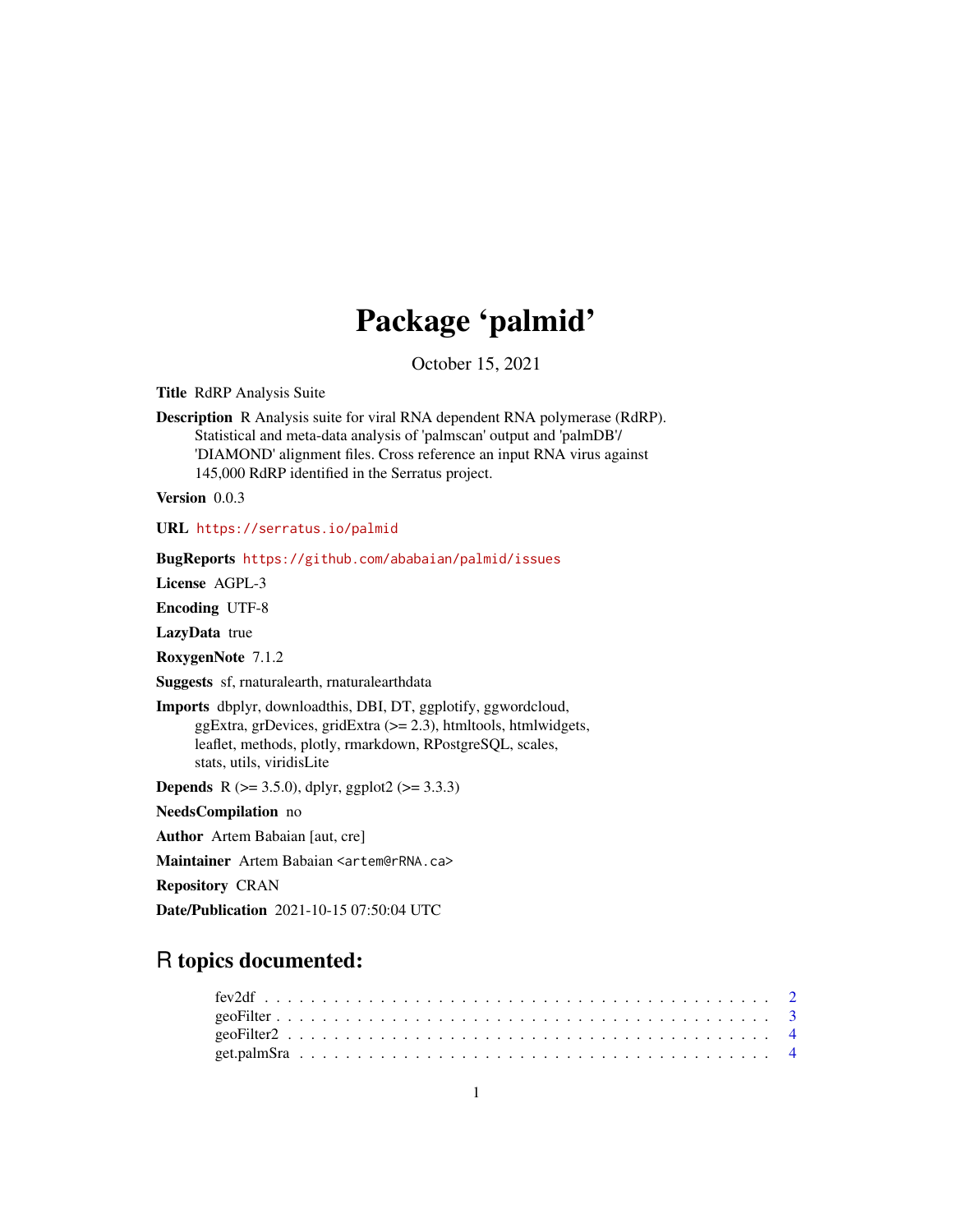<span id="page-1-0"></span>

|                                                                                          | 5              |
|------------------------------------------------------------------------------------------|----------------|
|                                                                                          | 6              |
|                                                                                          | $\overline{7}$ |
|                                                                                          | 8              |
|                                                                                          | 8              |
|                                                                                          | 9              |
|                                                                                          | 10             |
|                                                                                          | 11             |
|                                                                                          | 11             |
|                                                                                          | 12             |
|                                                                                          | 13             |
|                                                                                          | 14             |
| palmdb                                                                                   | 14             |
|                                                                                          | 15             |
|                                                                                          | 16             |
|                                                                                          | 17             |
|                                                                                          | 17             |
|                                                                                          | 18             |
|                                                                                          | 18             |
| $PlotOrgan \ldots \ldots \ldots \ldots \ldots \ldots \ldots \ldots \ldots \ldots \ldots$ | 19             |
|                                                                                          | 20             |
|                                                                                          | 20             |
|                                                                                          | 21             |
| <b>PlotTax</b>                                                                           | 22             |
|                                                                                          | 22             |
|                                                                                          | 23             |
|                                                                                          | 24             |
|                                                                                          | 24             |
|                                                                                          | 25             |
|                                                                                          | 25             |
| standardizeWordcount                                                                     | 26             |
|                                                                                          | 26             |
|                                                                                          | 27             |
|                                                                                          | 28             |
|                                                                                          |                |
|                                                                                          | 30             |
|                                                                                          |                |

## **Index**

Convert a palmscan Field-Equals-Value (FEV) column into a  $data frame$ 

## Description

Convert a palmscan Field-Equals-Value (FEV) column into a dataframe

## **Usage**

fev2df(fev.col)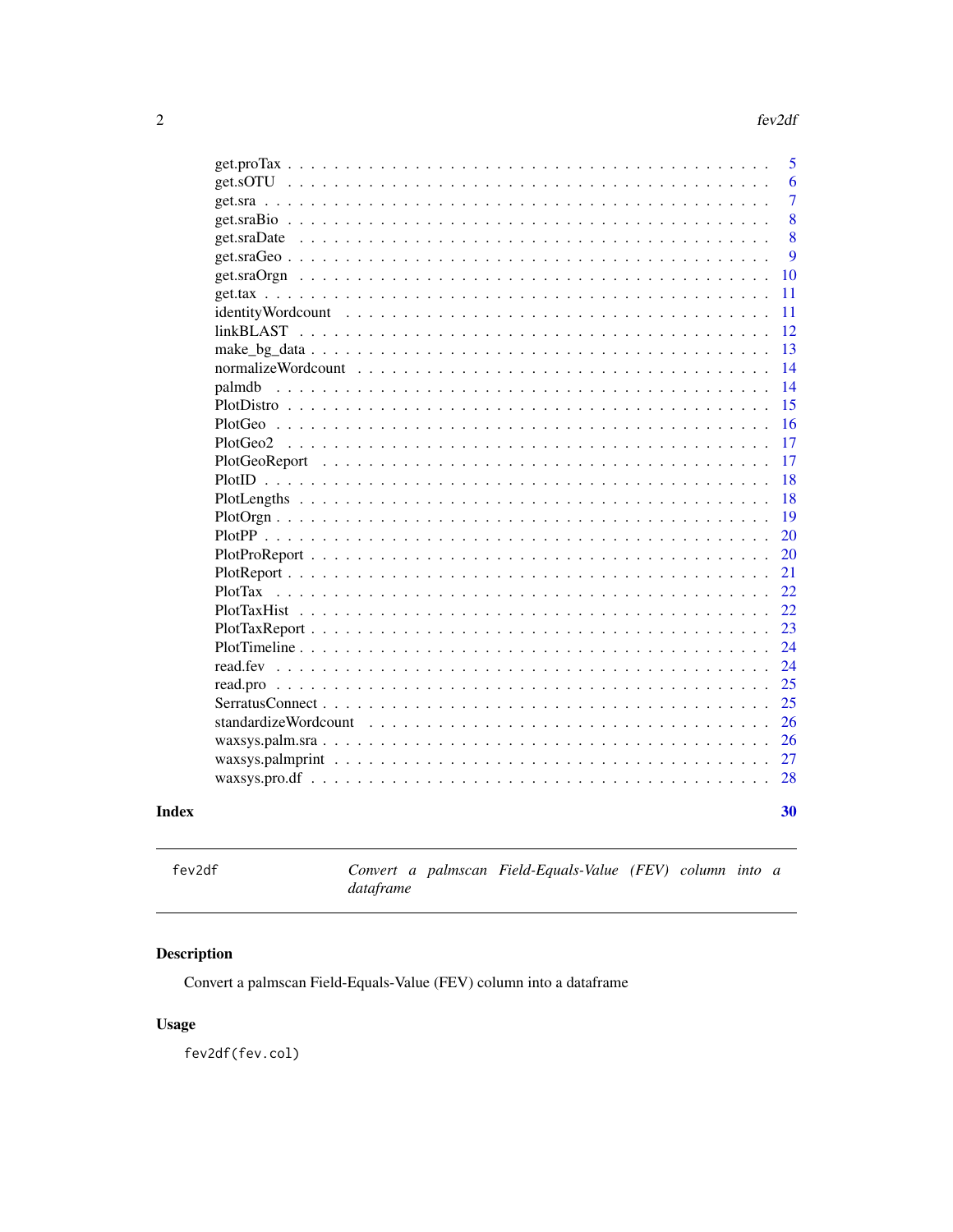#### <span id="page-2-0"></span>geoFilter 3

## Arguments

fev.col character vector of FEV

#### Value

A 1-column data.frame

## Examples

# fev.df <- as.data.frame( apply(fev.tsv, 2, fev2df) )

| geoFilter | Conversion between run_ids and geo objects often contain NA/NULL |
|-----------|------------------------------------------------------------------|
|           | values This removes NA-containing rows                           |

## Description

Conversion between run\_ids and geo objects often contain NA/NULL values This removes NAcontaining rows

## Usage

geoFilter(sra.geo, wobble = FALSE, wradius = 0.005)

## Arguments

| sra.geo | data.frame, output df from get.sraGeo()                             |
|---------|---------------------------------------------------------------------|
| wobble  | boolean, add a wobble to each point to prevent overplotting [FALSE] |
| wradius | numeric, maximum magnitude of wobble [0.005]                        |

## Value

data.frame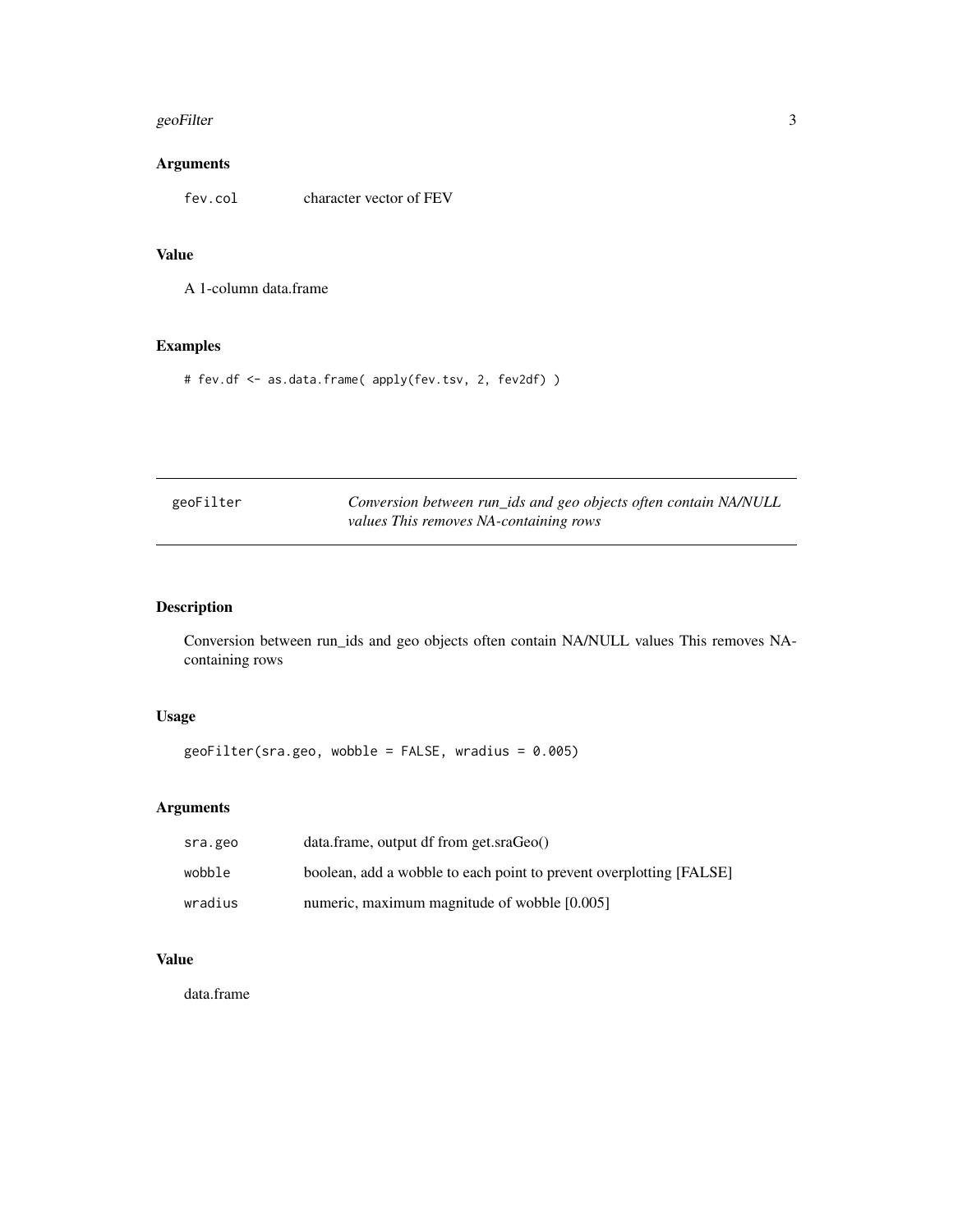<span id="page-3-0"></span>

Conversion between run\_ids and geo objects often contain NA/NULL values This removes NAcontaining rows

#### Usage

geoFilter2(palm.sra, wobble = FALSE, wradius = 0.005)

#### Arguments

| palm.sra | data.frame, output df from get.sraGeo()                             |
|----------|---------------------------------------------------------------------|
| wobble   | boolean, add a wobble to each point to prevent overplotting [FALSE] |
| wradius  | numeric, maximum magnitude of wobble [0.005]                        |

## Value

modified palm.sra data.frame

#### Examples

```
data("waxsys.palm.sra")
# waxsys.palm.sra
# -- 4159 rows
waxsys.geo.filtered <- geoFilter2(waxsys.palm.sra)
# -- 2300 rows
# 2300 / 4159 SRA-libraries have associated geospatial meta-data
```

| get.palmSra | A wrapper of several get* functions to create a palm.sra data.frame |  |
|-------------|---------------------------------------------------------------------|--|
|             |                                                                     |  |

## Description

A wrapper of several get\* functions to create a palm.sra data.frame

#### Usage

```
get.palmSra(pro.df, con = SerratusConnect())
```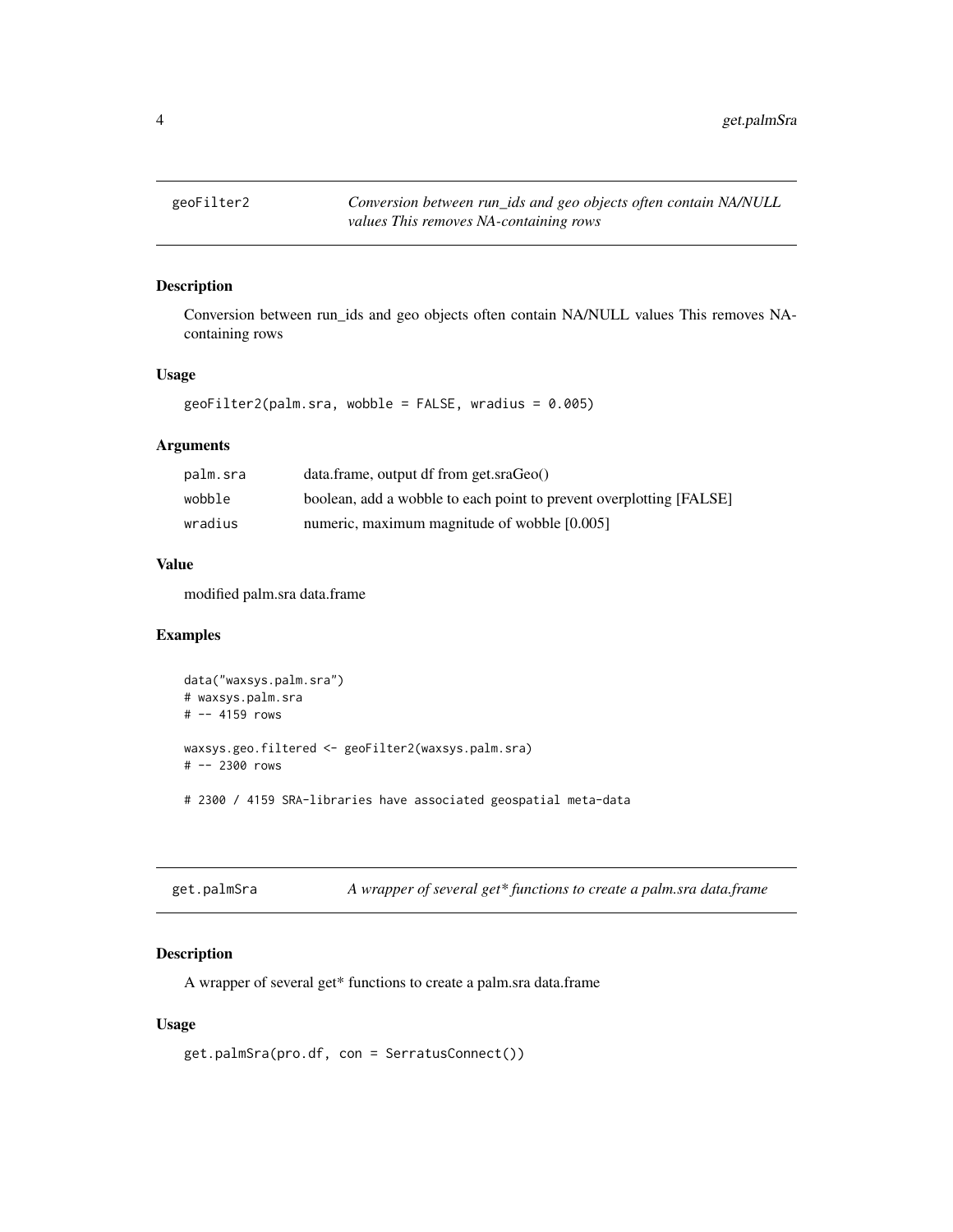## <span id="page-4-0"></span>get.proTax 5

#### Arguments

| pro.df | data.frame, imported diamond pro df. use get.pro() |
|--------|----------------------------------------------------|
| con    | pq-connection, use SerratusConnect()               |

## Value

palm.sra data.frame

## Examples

```
data("waxsys.pro.df")
con <- SerratusConnect()
```
get.palmSra( waxsys.pro.df, con )

get.proTax *A wrapper for get.tax() specific for 'pro.df ' input and returns a populated the "tspe", "tfam", and "tphy" columns of 'pro.df ' based on the "sseqid" column*

## Description

A wrapper for get.tax() specific for 'pro.df' input and returns a populated the "tspe", "tfam", and "tphy" columns of 'pro.df' based on the "sseqid" column

#### Usage

get.proTax(pro.df, con = SerratusConnect())

#### Arguments

| pro.df | data.frame, imported diamond pro df. use get.pro() |
|--------|----------------------------------------------------|
| con    | pq-connection, use SerratusConnect()               |

## Value

pro.df data.frame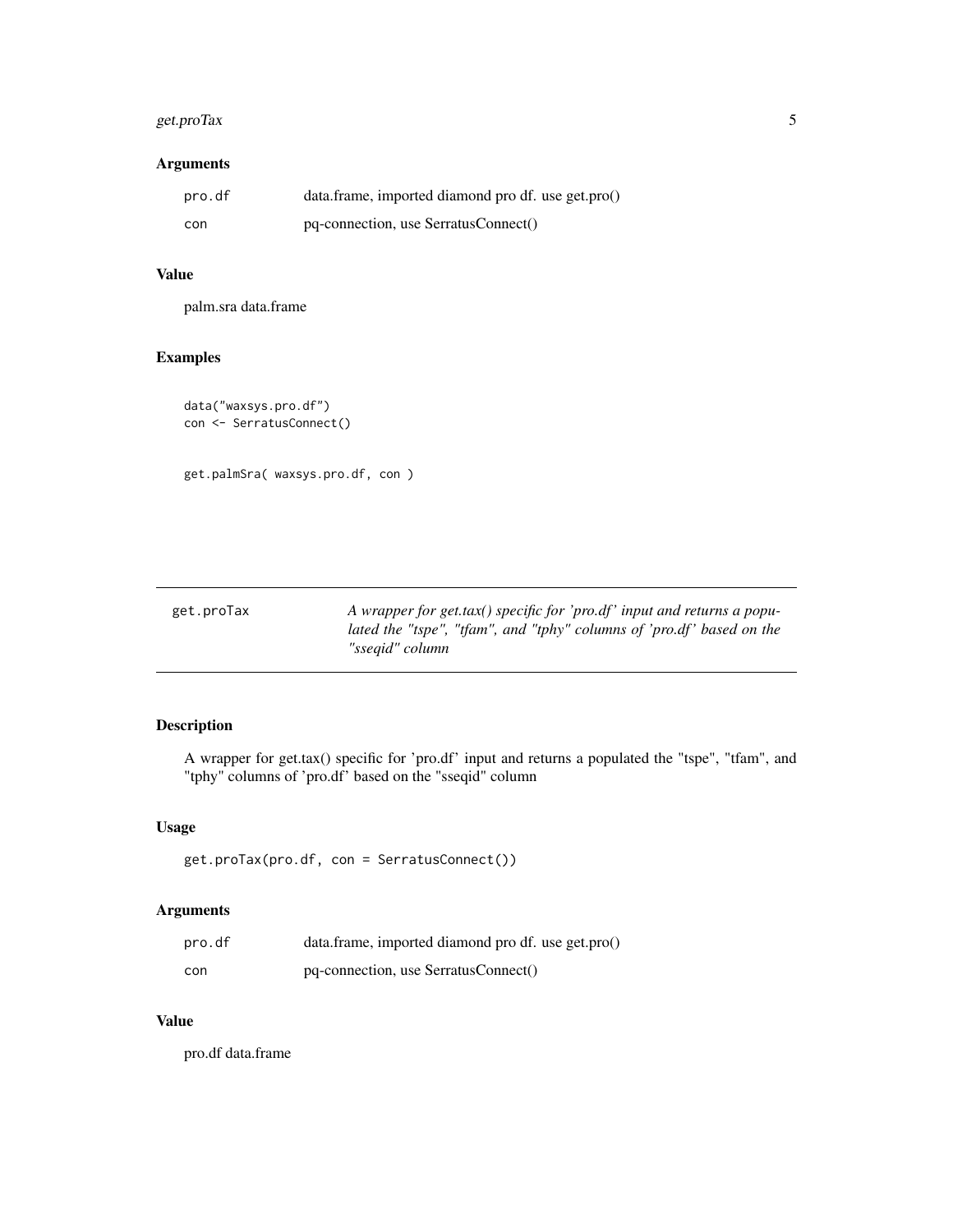## Examples

```
## Prepare data
# data("waxsys.pro.df")
# con <- SerratusConnect()
## Generate Report
# geoSRA <- PlotGeoReport( waxsys.pro.df )
```
get.sOTU *get.sOTU*

## Description

Retrieve the parent sOTU for a 'palm\_id' in palmdb or the set of all children 'palm\_id' within an species/sOTU

#### Usage

get.sOTU(palm\_ids, con, get\_childs = FALSE, ordinal = FALSE)

## Arguments

| palm_ids   | character, set of 'palm_id' to lookup in palmdb                       |
|------------|-----------------------------------------------------------------------|
| con        | pq-connection, use SerratusConnect()                                  |
| get_childs | boolean, return all children 'palm_id' instead of parent sOTU [FALSE] |
| ordinal    | boolean, return an ordered sOTU vector based on input 'palm ids'      |

#### Value

character, unique 'palm\_id' sOTU or sOTU-children

## Examples

## R Code Example

con <- SerratusConnect() get.sOTU(c("u1337"), con, get\_childs = TRUE)

```
## Non-Running Example to demonstrate sOTU Relationships
# palm_id sOTU
# u1 u3
# u2 u3
# u3 u3
```
<span id="page-5-0"></span>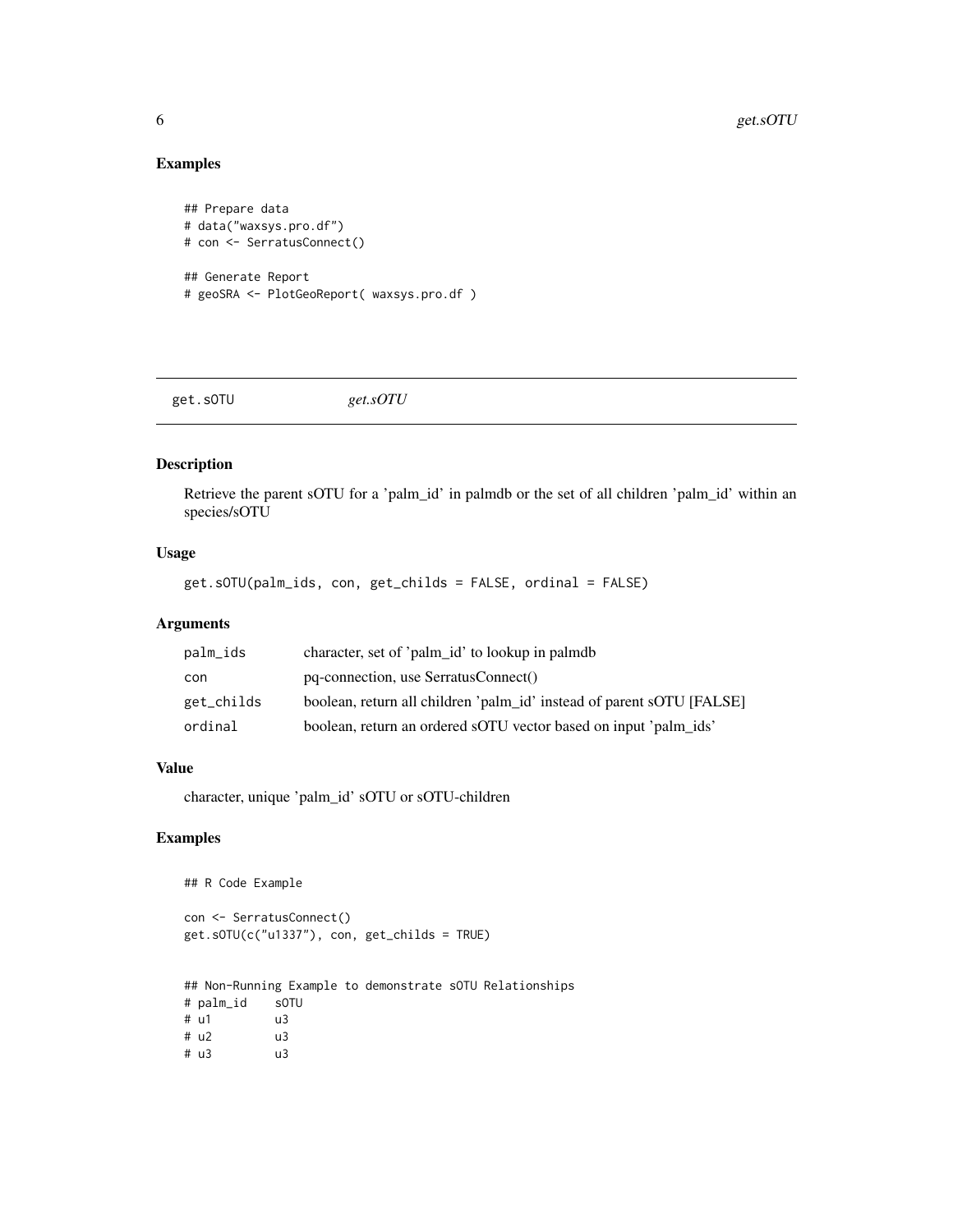#### <span id="page-6-0"></span>get.sra  $\sim$  7

```
# u4 u4
# Retrieve the parent sOTU for an input of palm_ids
# get.sOTU(c("u1","u2",u4"), con, get_childs = FALSE)
# -- returns c("u3","u4")
# Return an ordinal list of sOTU for iput
# get.sOTU(c("u2","u4","u2","u1"), con, ordinal = TRUE)
# -- returns c("u3", "u4", "u3", "u3")
# Return all children palm_id within an sOTU
# get.sOTU(c("u2"), con, get_childs = TRUE)
# -- returns c("u1", u2", "u3")
```
get.sra *get.sra*

#### Description

Retrieve the SRA runs containing a 'palm\_id'-matching contig.

#### Usage

```
get.sra(palm_ids, con, ret_df = FALSE, ret_contig.df = FALSE, qc = TRUE)
```
#### Arguments

| palm_ids      | character or list, set of 'palm_id' to lookup in palmdb                      |
|---------------|------------------------------------------------------------------------------|
| con           | pq-connection, use SerratusConnect()                                         |
| ret_df        | boolean, return a 'palm id' 'run id', 'coverage', 'qsequence' data.frame [F] |
| ret_contig.df | boolean, return a data.frame of matching contigs [F]                         |
| qc            | boolean, require 85-percent palmprint coverage and e-value $<$ 1e-6          |

#### Value

character, de-duplicated run\_ids with a potential match for 'palm\_ids'

```
palmid_of_interest <- c("u1337")
con <- SerratusConnect()
palm.sra <- get.sra(palmid_of_interest, con)
```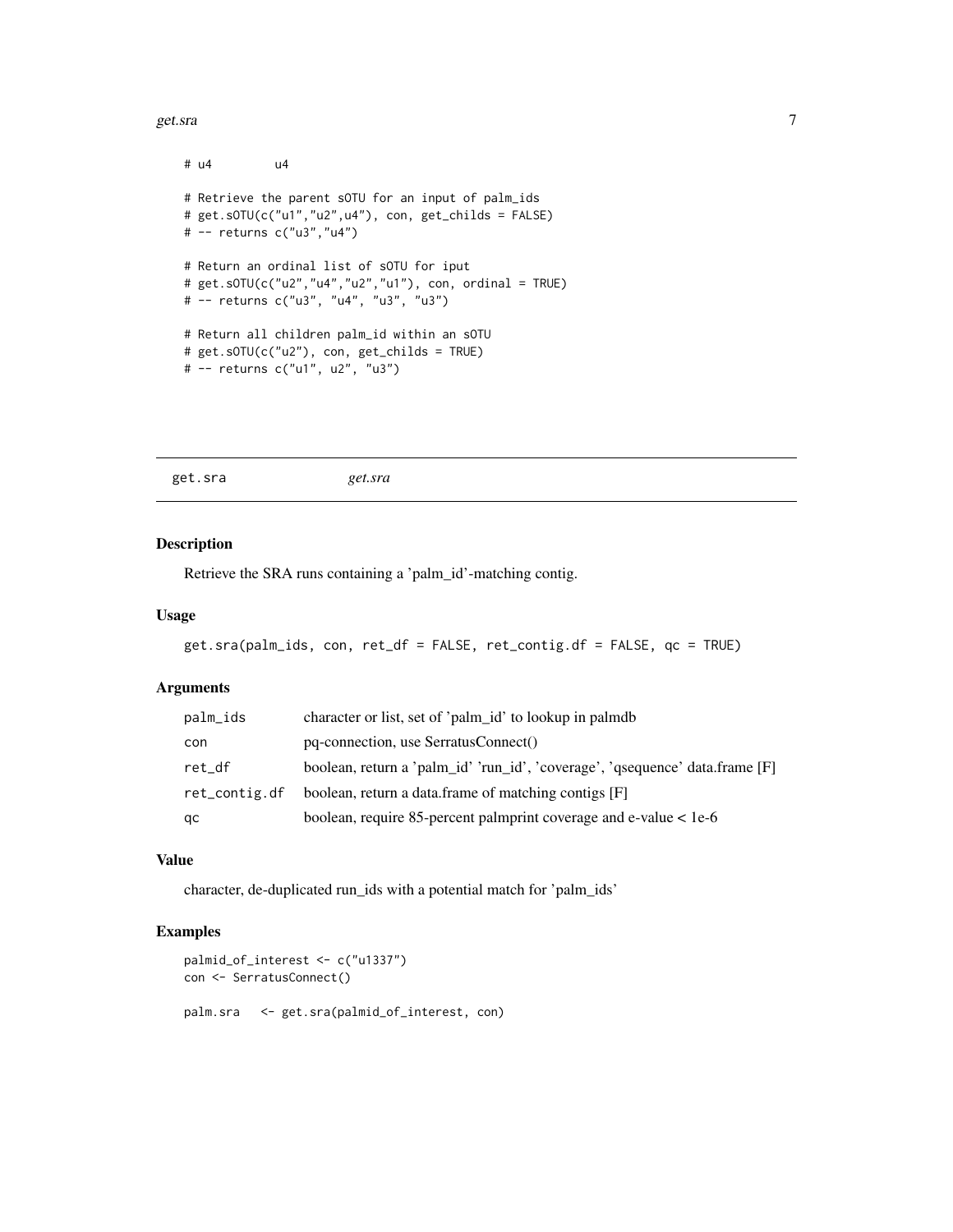<span id="page-7-0"></span>get.sraBio *get.sraBio*

#### Description

Retrieve the "BioSample" field for a set of SRA 'run\_id'

#### Usage

get.sraBio(run\_ids, con, ordinal = FALSE)

## Arguments

| run ids | character, SRA 'run id'                          |
|---------|--------------------------------------------------|
| con     | pq-connection, use SerratusConnect()             |
| ordinal | boolean, return 'run ids' ordered vector [FALSE] |

## Value

data.frame, run\_id, biosample character vectors

## Examples

```
# SRA Library of interest
con <- SerratusConnect()
library.bioSample <- get.sraBio( 'SRR9968562' , con)
```
get.sraDate *get.sraDate*

## Description

Retrieve the "Load\_Date" for a set of SRA 'run\_id'

#### Usage

```
get.sraDate(run_ids, con, ordinal = FALSE, as.df = FALSE)
```
## Arguments

| run_ids | character, SRA 'run id'                      |
|---------|----------------------------------------------|
| con     | pq-connection, use SerratusConnect()         |
| ordinal | boolean, return 'run_ids' ordered vector [F] |
| as.df   | boolean, return run_id, date data.frame [F]  |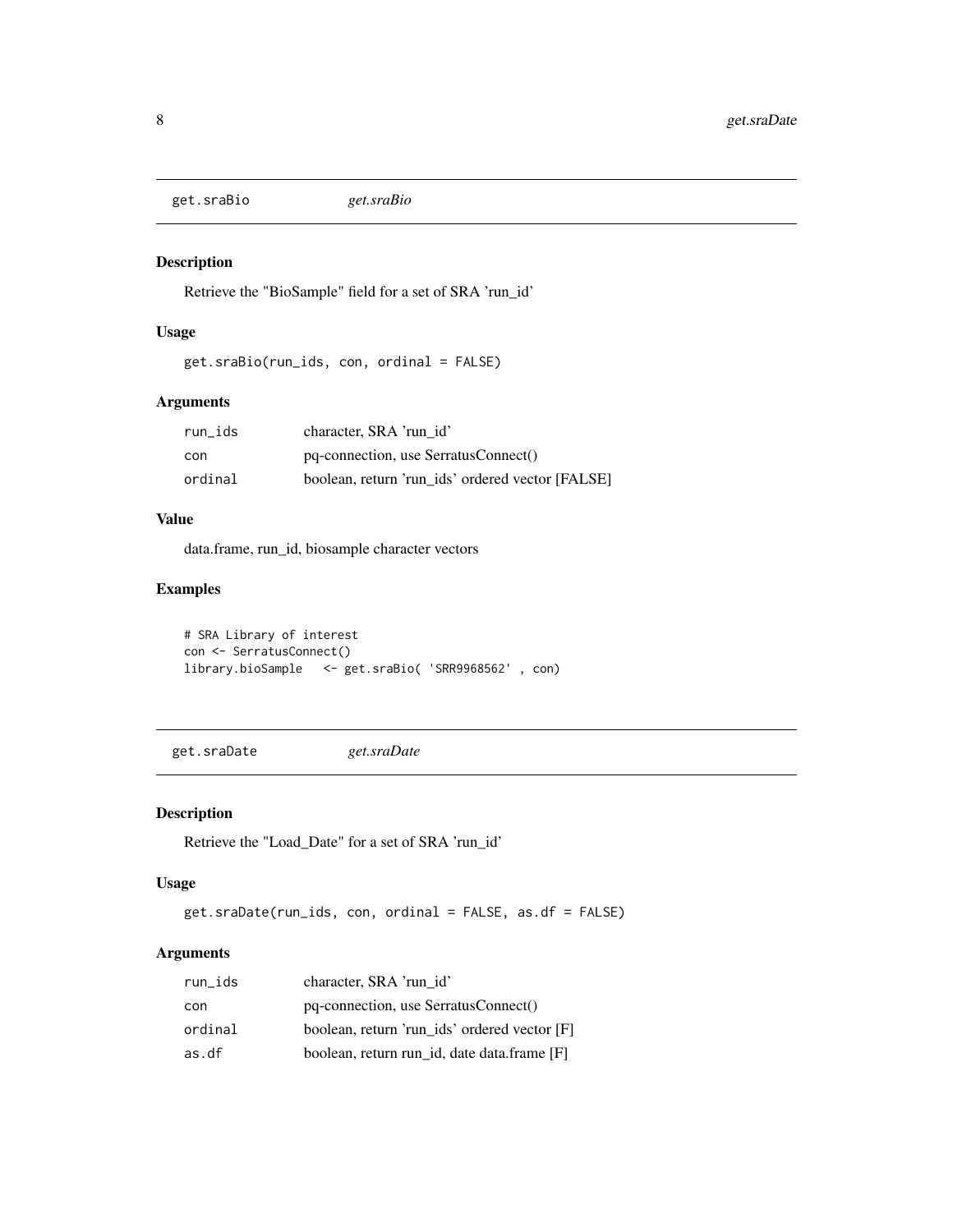## <span id="page-8-0"></span>get.sraGeo 9

## Value

POSIXct, date object vector

## Examples

```
con <- SerratusConnect()
palm.date <- get.sraDate("SRR9968562", con)
```
get.sraGeo *get.sraGeo*

## Description

Retrieve the geo\_coordinates for a set of SRA 'run\_id'

#### Usage

```
get.sraGeo(run_ids = NULL, biosample_ids = NULL, con, ordinal = FALSE)
```
## Arguments

| run_ids | character, SRA 'run id'                           |  |
|---------|---------------------------------------------------|--|
|         | biosample_ids character, BioSample 'biosample_id' |  |
| con     | pq-connection, use SerratusConnect()              |  |
| ordinal | boolean, return 'run_ids' ordered vector [F]      |  |

#### Value

data.frame, lon and lat numeric vectors

```
con <- SerratusConnect()
palm.geo <- get.sraGeo(run_ids = "SRR9968562", con = con)
```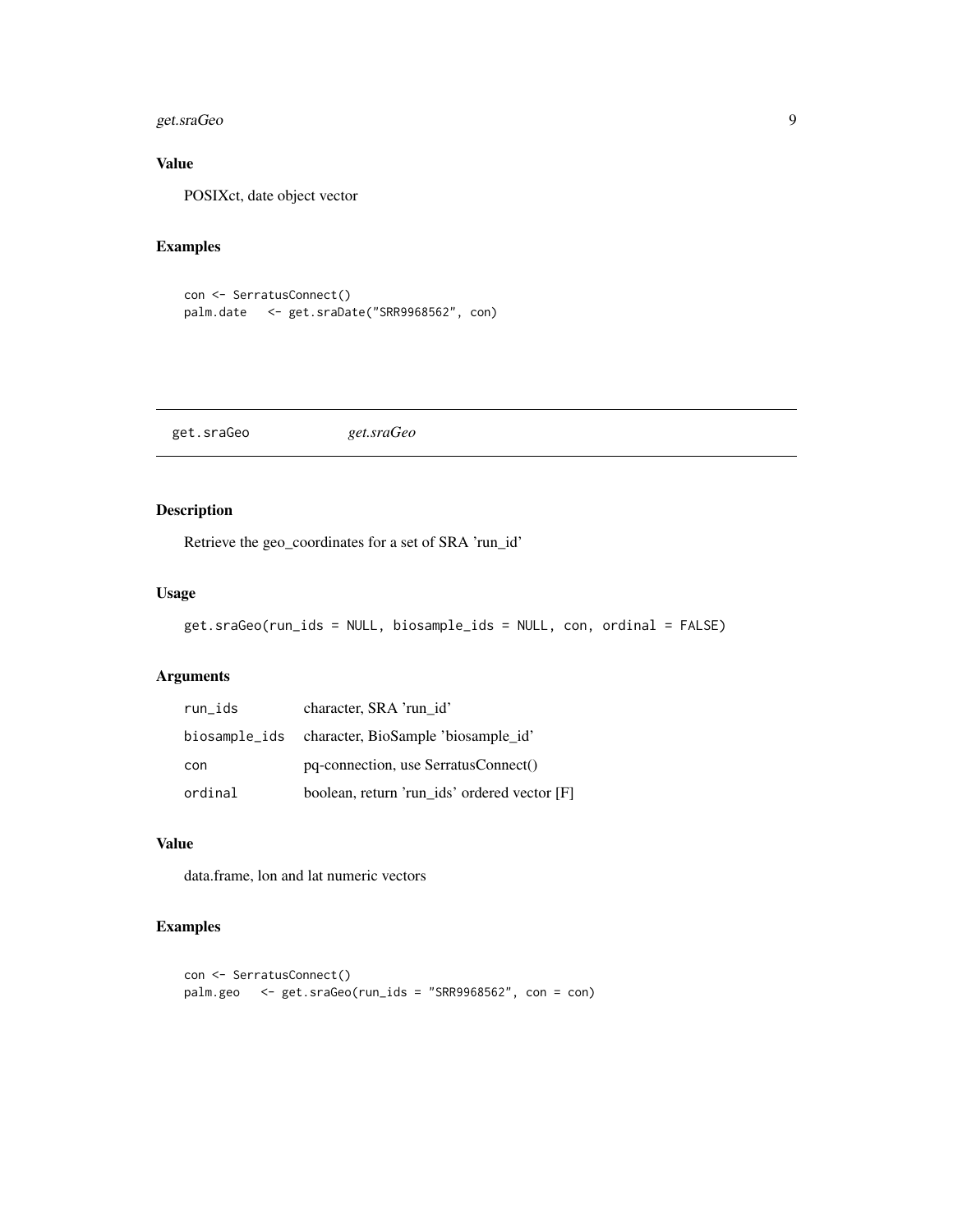<span id="page-9-0"></span>get.sraOrgn *get.sraOrgn*

#### Description

Retrieve the "scientific\_name" for a set of SRA 'run\_id'

## Usage

```
get.sraOrgn(run_ids, con, ordinal = FALSE, as.df = FALSE)
```
#### Arguments

| run_ids | character, SRA 'run id'                          |
|---------|--------------------------------------------------|
| con     | pq-connection, use SerratusConnect()             |
| ordinal | boolean, return 'run_ids' ordered vector [FALSE] |
| as.df   | boolean, return run id, date data.frame [FALSE]  |

#### Value

character, string vector

```
# Retrive a single "scientific_name"
con <- SerratusConnect()
palm.orgn <- get.sraOrgn('SRR9968562', con)
# Retrieve an ordered vector of "scientific_name"
data( waxsys.palm.sra)
waxsys_runs <- waxsys.palm.sra$run_id
waxsys_orgn <- get.sraOrgn(waxsys_runs, con, ordinal = TRUE)
```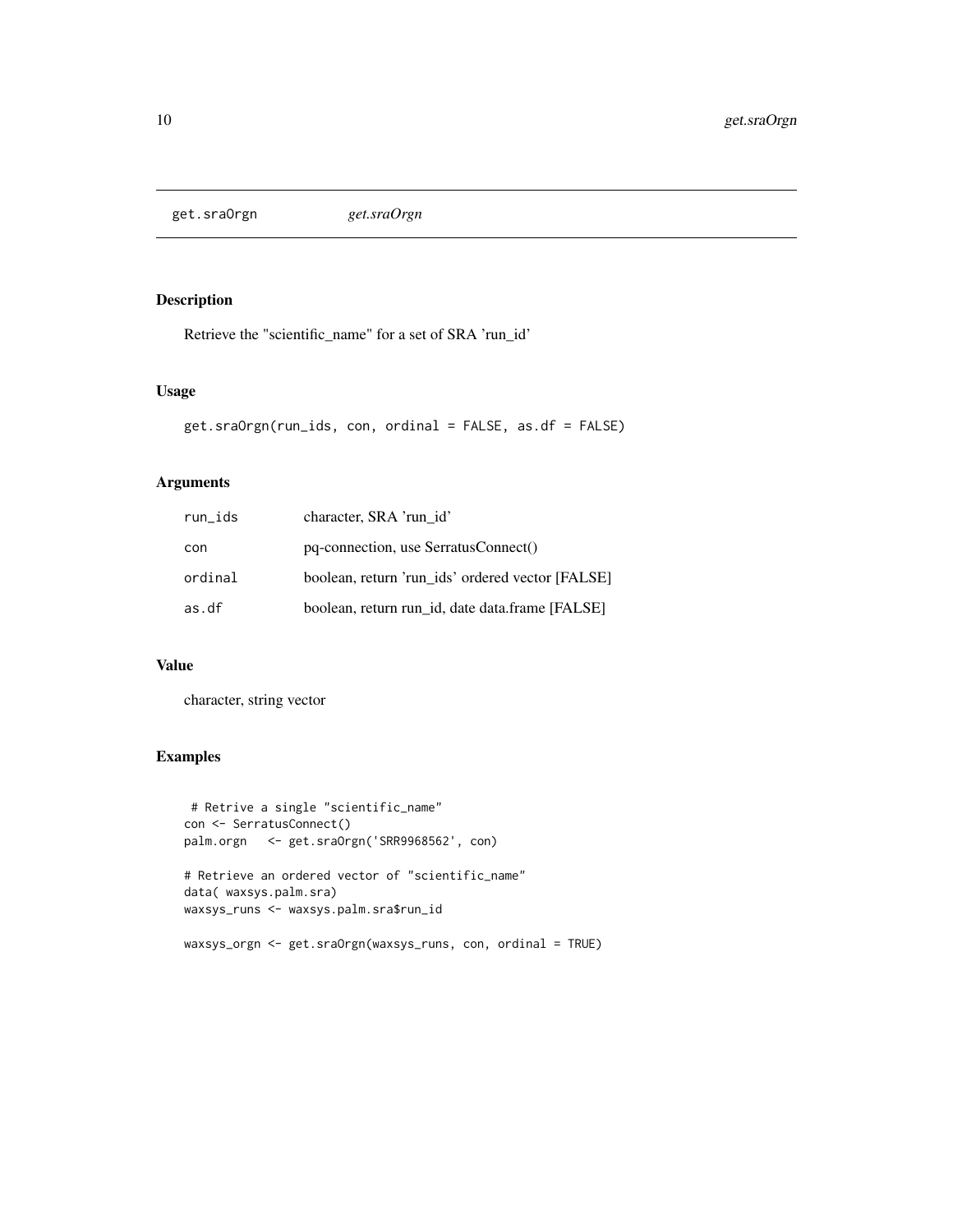<span id="page-10-0"></span>get.tax *get.tax*

#### Description

Retrieve the taxonomic identifiers for a set of 'palm\_id' for a given rank.

#### Usage

```
get.tax(palm_ids, con, rank = "family", ordinal = FALSE)
```
#### Arguments

| palm_ids | character, set of 'palm_id' to lookup in palmdb                                                     |
|----------|-----------------------------------------------------------------------------------------------------|
| con      | pq-connection, use SerratusConnect()                                                                |
| rank     | character, taxonomic rank to retrieve. One of "species", "genus", "family" (De-<br>fault), "phylum" |
| ordinal  | boolean, return an ordered vector based on input 'palm ids'                                         |

#### Value

character, unique 'tax\_id' vector (i.e. "Coronaviridae")

## Examples

con <- SerratusConnect()

# Return species-identifiers for a set of palmprints (uxxx) get.tax(c("u2", "u1337"), con, rank = "species")

identityWordcount *identityWordcount*

## Description

Create frequency-count table from a set of characters which are assigned a standardized rank-order scores from 10.0 to 1.0.

#### Usage

identityWordcount(orgn.df, ntop = 50)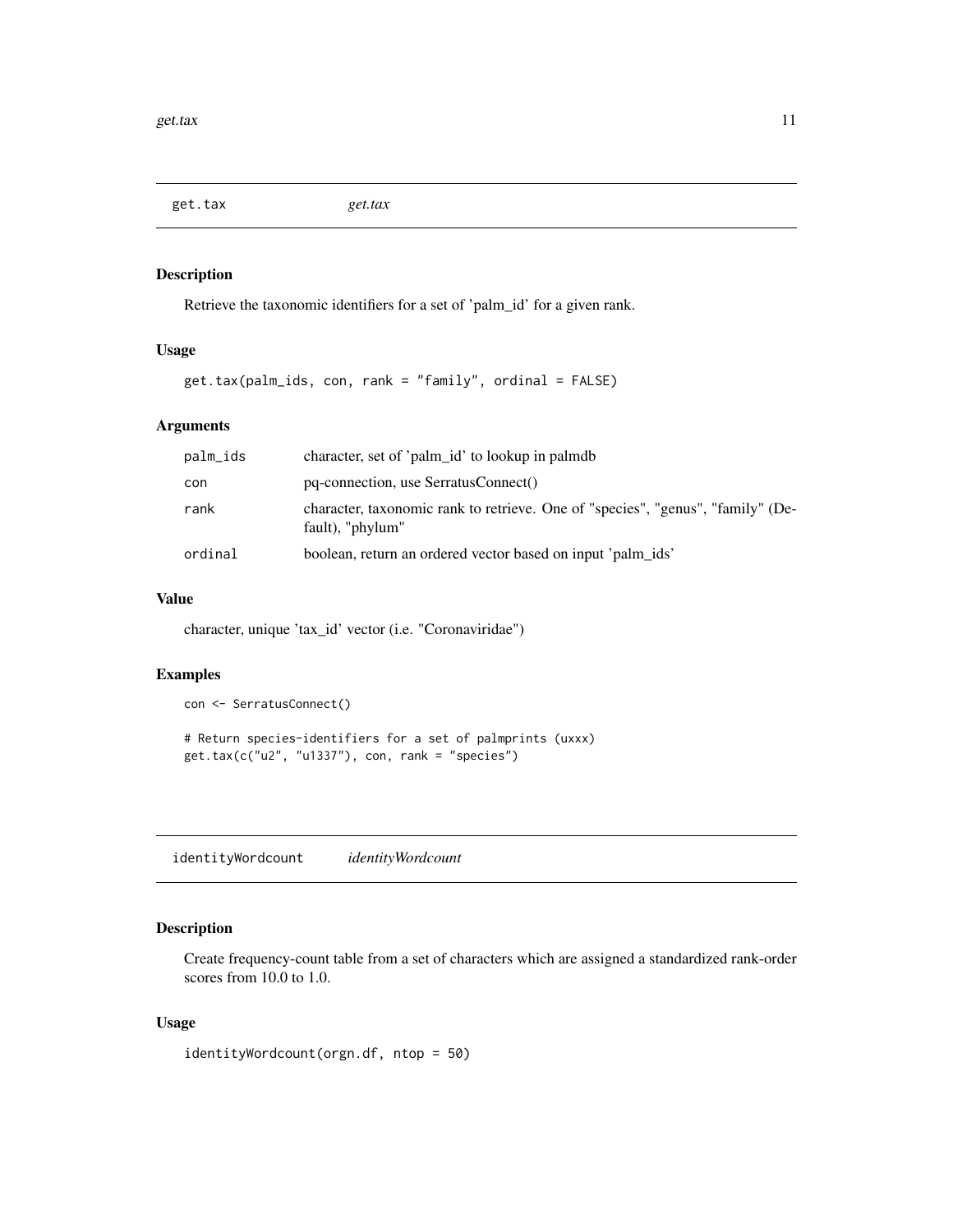## <span id="page-11-0"></span>Arguments

| orgn.df | data.frame, scientific_name, pident   |
|---------|---------------------------------------|
| ntop    | numeric, return only N top words [50] |

## Value

table, identity-count table with 100

## linkBLAST *Parse an input sequence into a BLAST-able HTML link*

## Description

Parse an input sequence into a BLAST-able HTML link

## Usage

```
linkBLAST(header, aa.seq, label = "[BLAST]")
```
## Arguments

| header | character, header for blast search     |  |
|--------|----------------------------------------|--|
| aa.seg | character, query sequence (amino acid) |  |
| label  | character, Display string ["BLAST"]    |  |

#### Value

character, html link for click to search

## Examples

blast.link <- linkBLAST("u1337", "MYAASTRING", "BLAST")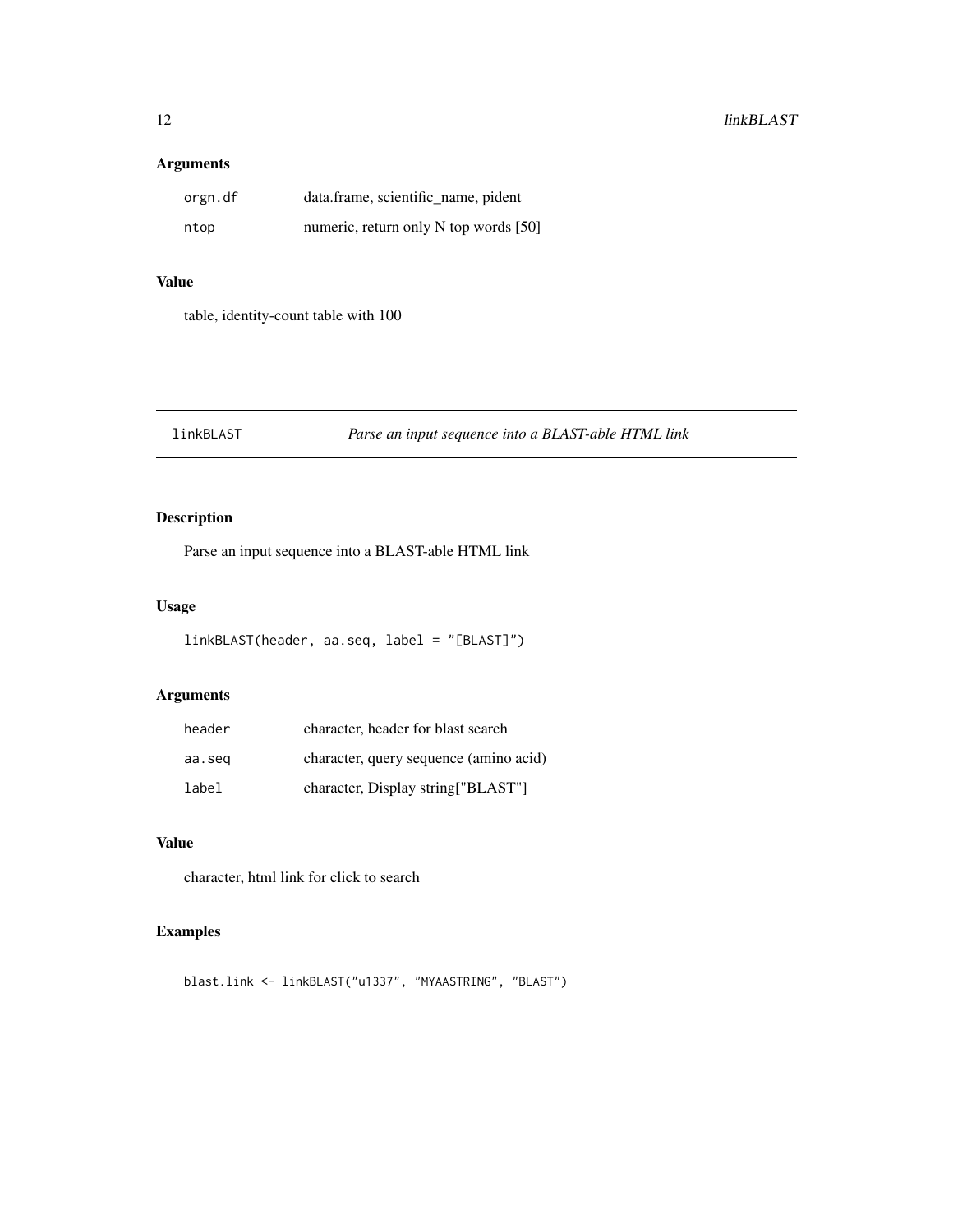<span id="page-12-0"></span>make\_bg\_data *Read a multiple-FEV file to create a background set of palmprints Standard approach is to use palmDB*

#### Description

Read a multiple-FEV file to create a background set of palmprints Standard approach is to use palmDB

#### Usage

```
make_bg_data(fev.path, dataset.id = NULL, return.data = TRUE)
```
#### Arguments

| fev.path    | Path to multiple fey file.                                |
|-------------|-----------------------------------------------------------|
| dataset.id  | Name for output dataset.                                  |
| return.data | Boolean. Return data frame instead of writing file [TRUE] |

#### Value

NULL: will write an RData file to data/<fev.path>.RData

```
#' # palmscan example fev file
ps.fev.path <- system.file( "extdata", "waxsys.fev", package = "palmid")
example_bg <- make_bg_data(fev.path = ps.fev.path, dataset.id = 'example_bg')
## Documentation on Making Background Dataset from palmDB
## i.e. load("palmdb")
##
## Download palmDB to make background set
# system("git clone https://github.com/rcedgar/palmdb.git")
#
## Generate the palmprint-FEV with palmscan
# system("palmscan -search_pp palmdb/2021-03-02/otu_centroids.fa \
# -all -rdrp -fevout data/palmdb210302.fev")
#
## Create R object (data.frame)
# make_bg_data(fev.path = "data/palmdb210302.fev",
# dataset.it = "palmdb",
# return.data = FALSE)
#
# load("palmdb")
```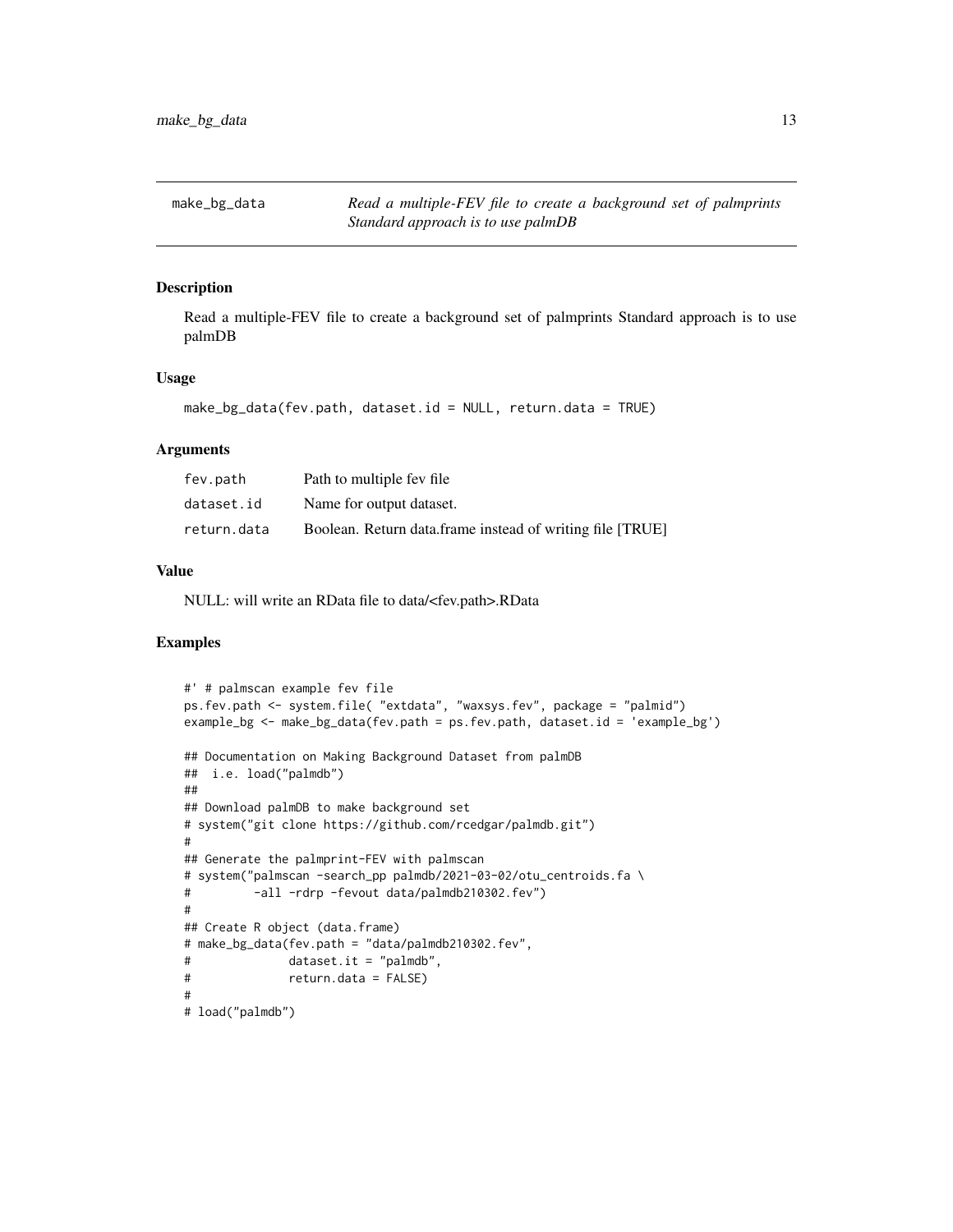<span id="page-13-0"></span>

normalizeWordCount Create frequency-count table from a set of characters which are normalized as percentage of total corpus

#### Usage

```
normalizeWordcount(words, ntop = 50, logTwo = FALSE)
```
## Arguments

| words  | character, description of vector [Default]   |
|--------|----------------------------------------------|
| ntop   | numeric, return only $N$ top words [50]      |
| logTwo | boolean, apply a log2 transformation [FALSE] |

#### Value

table, frequency-count table

palmdb *palmdb*

## Description

Palmprint database - initial version (210302) containing GenBank v241 RNA dependent RNA polymerase palmprints

#### Usage

```
data(palmdb)
```
#### Format

data.frame with 15016 obs of 18 variables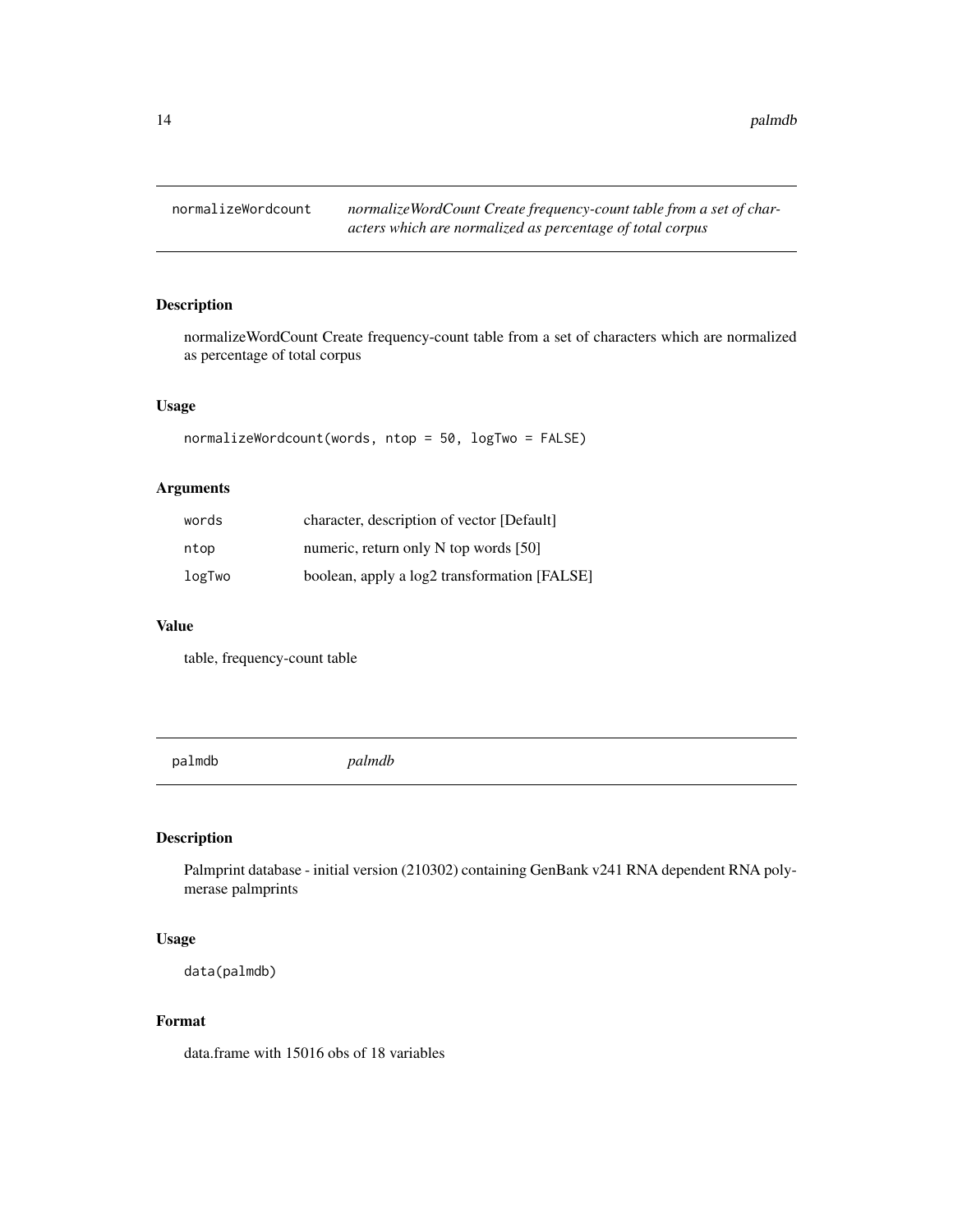#### <span id="page-14-0"></span>PlotDistro 15

#### Details

#'

- score. palmscan PSSM motif score. 20+ is high confidence RdRP
- query. input fasta query name
- gene. One of "RdRP" or "RT"
- order. Order of catalytic motifs on input. "ABC" or "CAB"
- confidence. "high" or "low" confidence classification
- qlen. input query length. Is truncated on long input sequences
- pp\_start. Start coordinate of palmprint within input sequence
- pp\_end. End coordinate of palmprint within input sequence
- pp\_length. Length of palmprint sequence (in AA)
- v1\_length. Length of v1 region of palmprint
- v2\_length. Length of v2 region of palmprint
- pssm\_total\_score. Raw total score of A,B,C motifs
- pssm\_min\_score. Lowest scoring PSSM score in palmprint
- motifs. Isolated A,B,C motifs from palmprint.
- super. Isolated super-motif residues from A,B,C (catalytic sites)
- group. Guess of sequence phylum.
- comments. Summary statement on palmprint QC.

#### Source

#### [palmDB repo](https://github.com/rcedgar/palmdb)

PlotDistro *Plot a value relative to a background distribution from a palmprint data.frame.*

#### Description

Plot a value relative to a background distribution from a palmprint data.frame.

#### Usage

```
PlotDistro(
  pp,
 pp.bg,
 plotValue,
 distrocol = "skyblue",
  set.ylab = "palmDB density"
)
```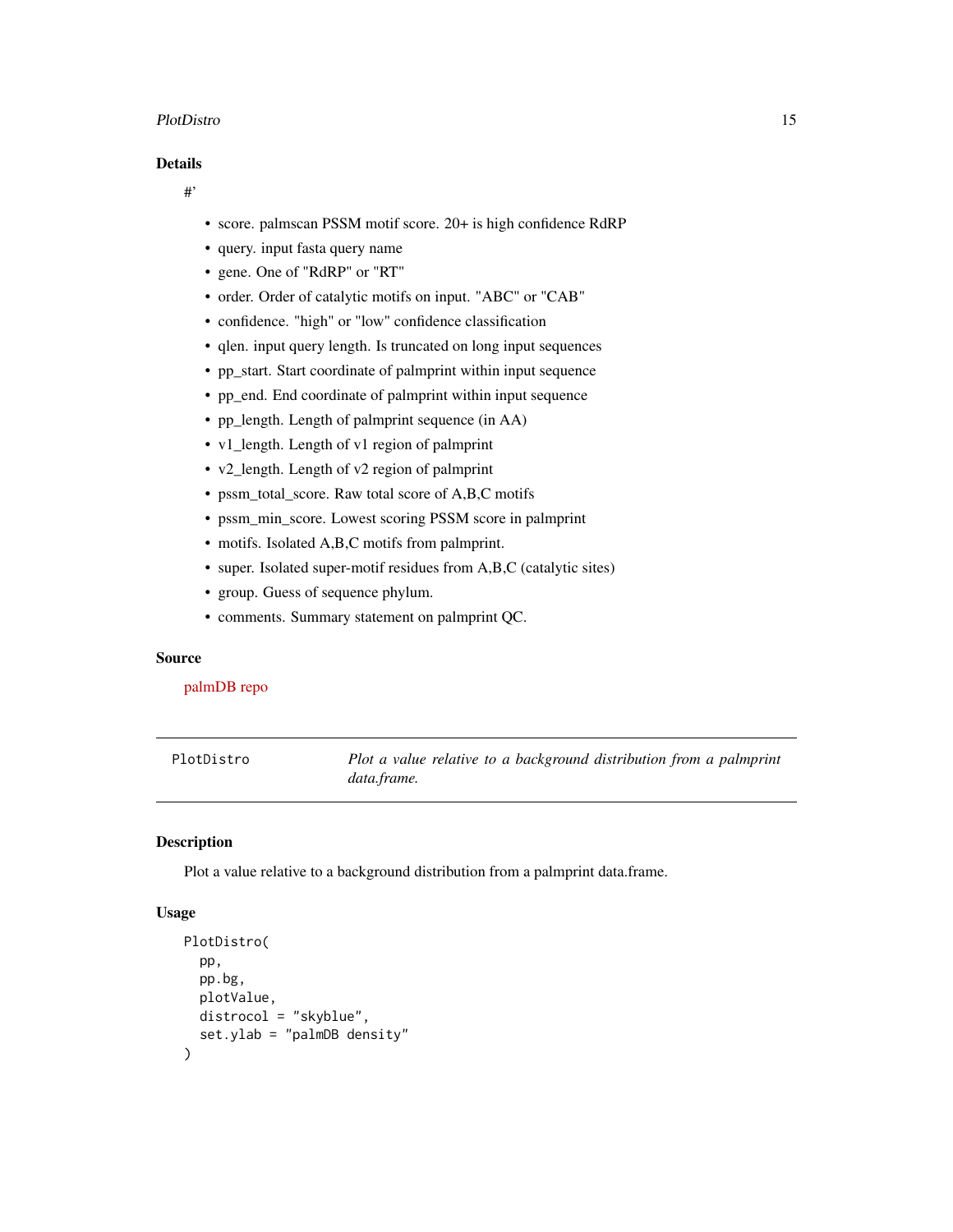#### <span id="page-15-0"></span>Arguments

| pp        | A palmprint df row to use for the plot "value"                                                                             |
|-----------|----------------------------------------------------------------------------------------------------------------------------|
| pp.bg     | A multiple palmprint of for the plot background "distribution"                                                             |
| plotValue | Which numeric column to use for pp and pp.bg. One of "score", "pssm_total_score",<br>"pp_length", "v1_length", "v2_length" |
| distrocol | Color to use for distribution ["skyblue"]                                                                                  |
| set.vlab  | Label for y-axis [ $"palmDB density"$ ]                                                                                    |

#### Value

A ggplot2 object

## Examples

```
data("waxsys.palmprint")
data("palmdb")
PlotDistro( pp = waxsys.palmprint, pp.bg = palmdb, "score", "black")
PlotDistro( pp = waxsys.palmprint, pp.bg = palmdb, "pp_length", "skyblue")
```

| PlotGeo | A multi-plot wrapper to convert a list of SRA 'run_ids' into a geo- |
|---------|---------------------------------------------------------------------|
|         | graphic world-map and timeline.                                     |

## Description

A multi-plot wrapper to convert a list of SRA 'run\_ids' into a geographic world-map and timeline.

#### Usage

PlotGeo(run\_ids, con = SerratusConnect())

## Arguments

| run ids | character, vector of SRA run id      |  |  |
|---------|--------------------------------------|--|--|
| con     | pq-connection, use SerratusConnect() |  |  |

## Value

A grid-table object. Dimension standard is 800 x 600 px.

#### Examples

NULL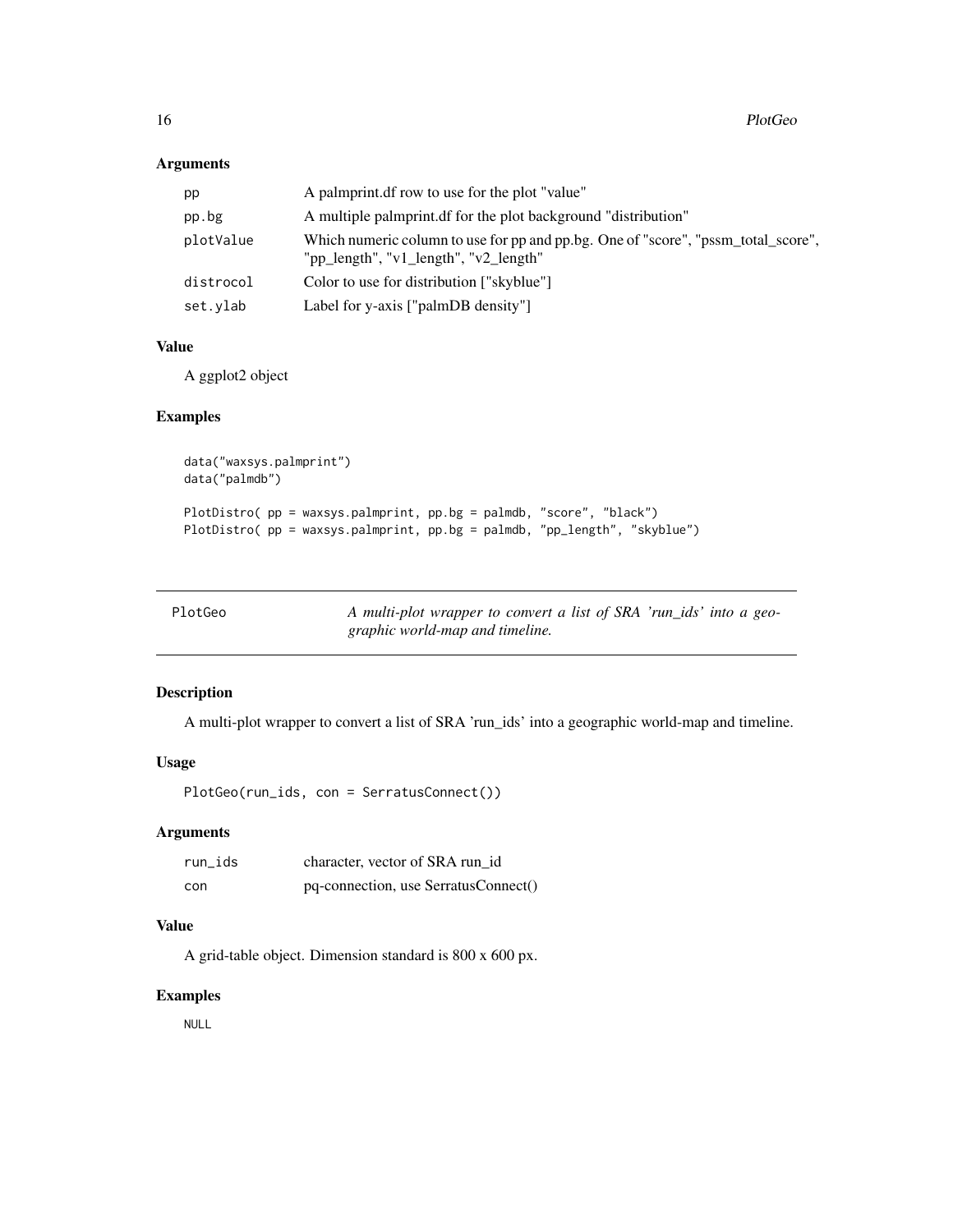<span id="page-16-0"></span>

Create a rich plotly geo map from a palm.sra data.frame

## Usage

```
PlotGeo2(palm.sra)
```
## Arguments

palm.sra data.frame, created with get.palmSra(pro.df, con)

## Value

A plotly map

## Examples

```
# Waxsystermes example data
data("waxsys.palm.sra")
geoSRA <- PlotGeo2( waxsys.palm.sra )
```

| PlotGeoReport | A multi-plot wrapper to convert a list of SRA 'run_ids' into a geo- |  |
|---------------|---------------------------------------------------------------------|--|
|               | graphic world-map and timeline.                                     |  |

#### Description

A multi-plot wrapper to convert a list of SRA 'run\_ids' into a geographic world-map and timeline.

#### Usage

```
PlotGeoReport(run_ids, con = SerratusConnect())
```
## Arguments

| run_ids | character, vector of SRA run id      |
|---------|--------------------------------------|
| con     | pq-connection, use SerratusConnect() |

## Value

A grid-table object. Dimension standard is 800 x 600 px.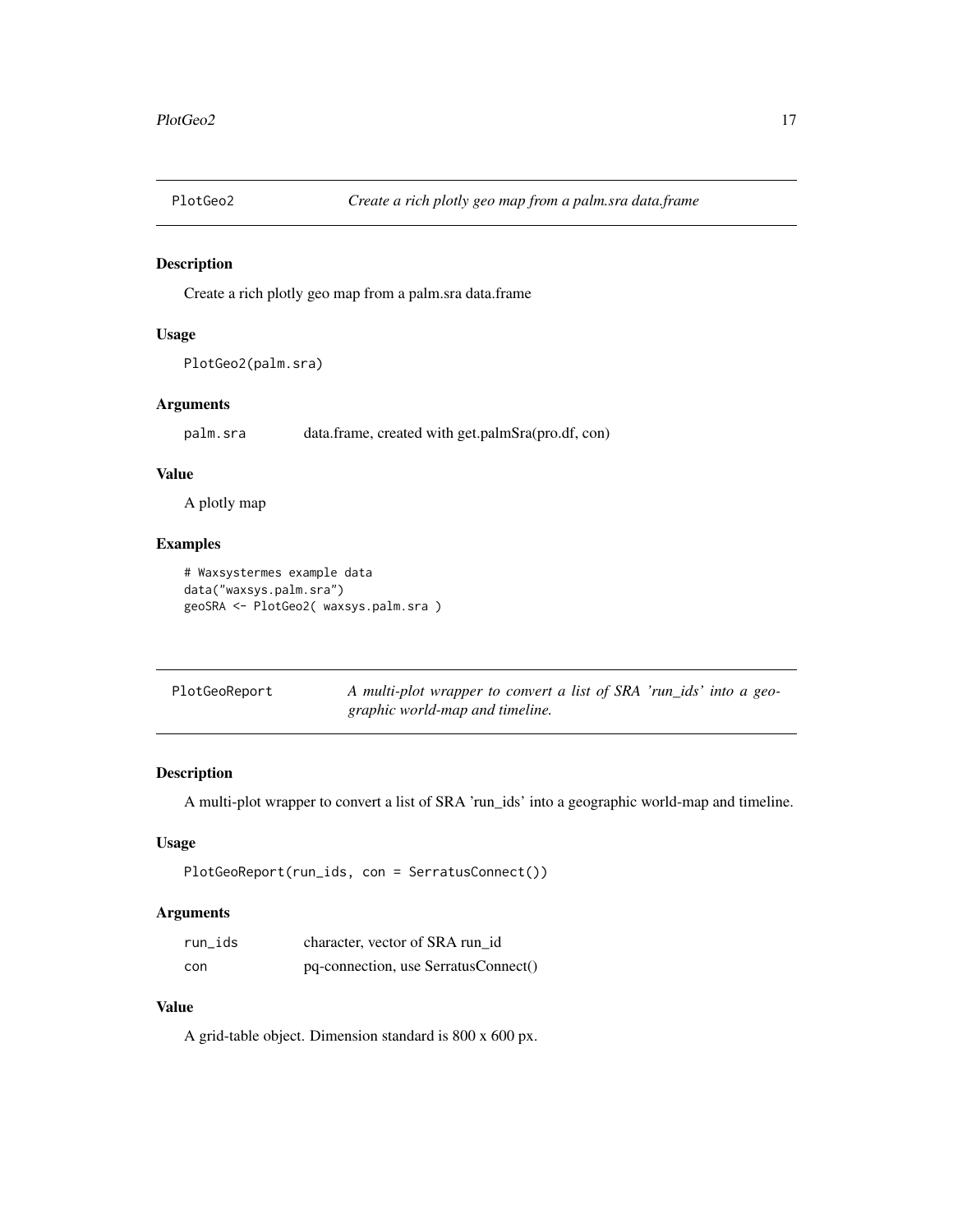<span id="page-17-0"></span>

Plot Percent-identity vs. E-value of a pro file

## Usage

PlotID(pro, html = TRUE)

#### Arguments

| pro  | data.frame, A diamond-aligned pro file                            |
|------|-------------------------------------------------------------------|
| html | boolean, include additional parsing for htmlwidget display [TRUE] |

## Value

A scatterplot as a ggplot2 object

#### Examples

data("waxsys.pro.df") PlotID(waxsys.pro.df)

| PlotLengths | A wrapper for PlotDistro() for "pp_length", "v1_length", "v2_length". |  |  |  |
|-------------|-----------------------------------------------------------------------|--|--|--|
|-------------|-----------------------------------------------------------------------|--|--|--|

## Description

A wrapper for PlotDistro() for "pp\_length", "v1\_length", "v2\_length".

## Usage

```
PlotLengths(pp, pp.bg, set.ylab = "palmDB density")
```
## Arguments

| pp       | A palmprint df row to use for the plot "value"                 |
|----------|----------------------------------------------------------------|
| pp.bg    | A multiple palmprint of for the plot background "distribution" |
| set.ylab | Label for y-axis ["palmDB density"]                            |

## Value

A grid-table object of "pp\_length", "v1\_length", "v2\_length"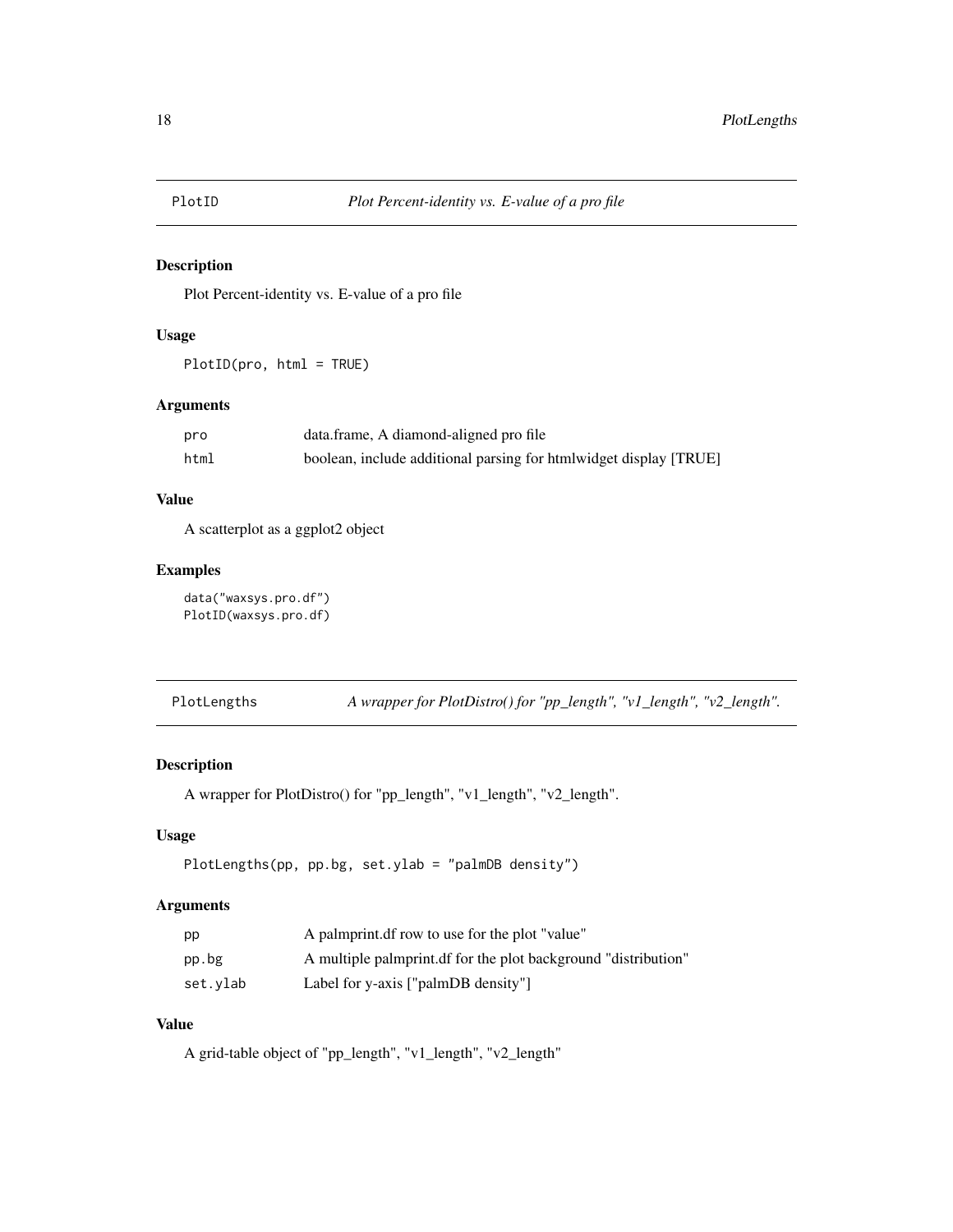#### <span id="page-18-0"></span>PlotOrgn 2012 2013 2014 2022 2022 2023 2024 2022 2022 2023 2024 2022 2023 2024 2022 2023 2024 2022 2023 2024 20

## Examples

```
data("waxsys.palmprint")
data("palmdb")
ppLen <- PlotLengths(pp = waxsys.palmprint, pp.bg = palmdb)
plot(ppLen)
```
PlotOrgn *Plot a wordcloud of the organisms in a palm.sra object or orgn.vec*

#### Description

Plot a wordcloud of the organisms in a palm.sra object or orgn.vec

#### Usage

PlotOrgn(palm.sra = NULL, orgn.vec = NULL, freq = T)

#### Arguments

| palm.sra | data.frame, created from get.palmSra() [NULL]                    |
|----------|------------------------------------------------------------------|
| orgn.vec | character, vector of "scientific name" from sra run table [NULL] |
| frea     | boolean, scale words by frequency, else by identity [T]          |

#### Value

A ggwordcloud object of the "ntop" frequent terms

```
# Retrive organism identifiers from SRA Run Info Table
# palm.orgn <- get.sraOrgn(run_ids, con)
# Load Waxsystermes Exampel data
data("waxsys.palm.sra")
# Create wordcloud of organism terms
# using column "scientific_name" in data.frame
# Scaled by frequency of organism term in all of data.frame
PlotOrgn( waxsys.palm.sra )
# Scaled by proximity of organism tag to input sequence (pident)
```

```
PlotOrgn( waxsys.palm.sra , freq = FALSE)
```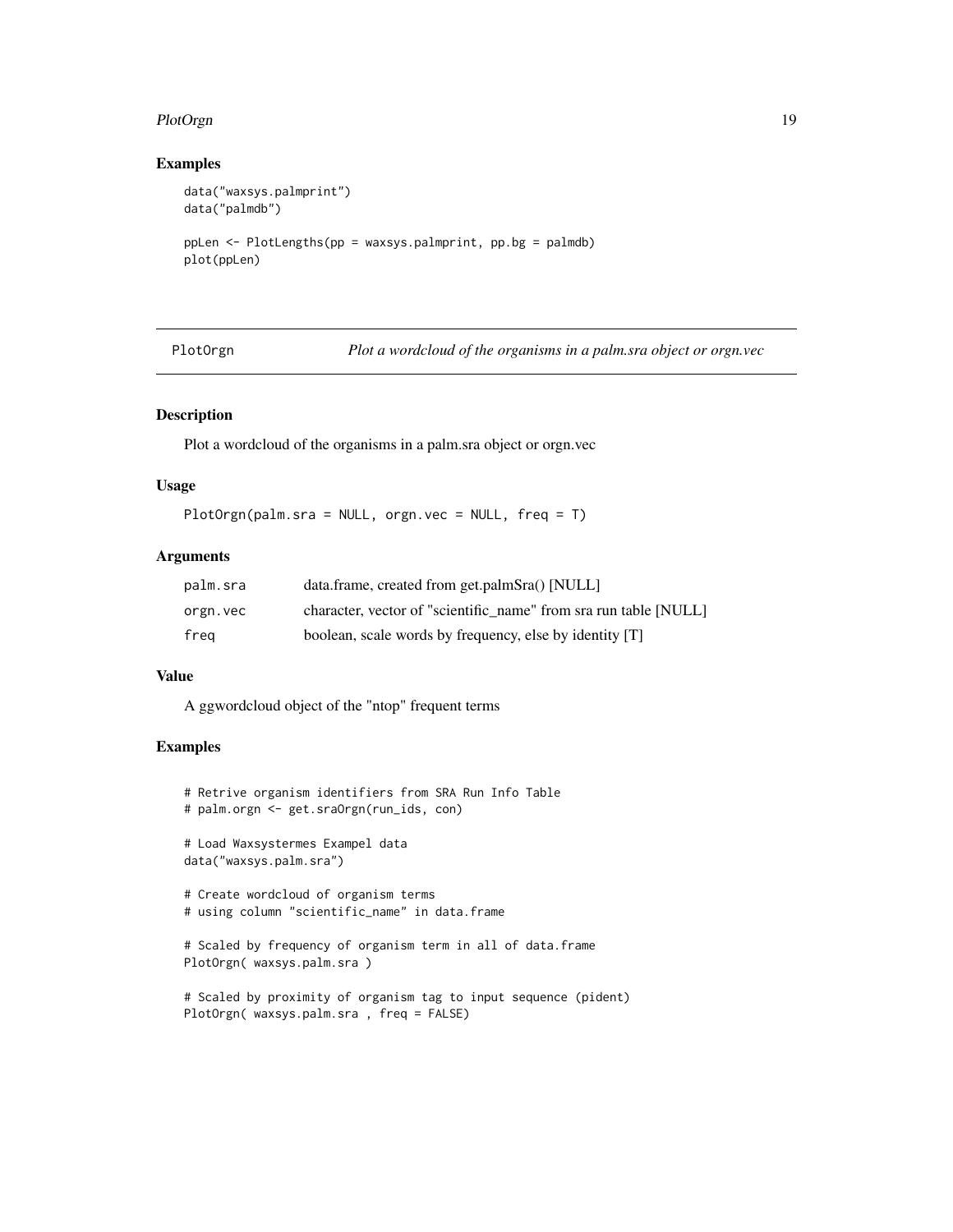<span id="page-19-0"></span>

Plot the palmprint-diagram for a palmscan df object

#### Usage

PlotPP(ps)

## Arguments

ps A palmscan data.frame containing one palmprint

## Value

A gene-diagram as a ggplot2 object

## Examples

data("waxsys.palmprint")

palmprint.diagram <- PlotPP(waxsys.palmprint)

plot(palmprint.diagram)

PlotProReport *Create PlotID and PlotTax grid-plot*

## Description

Create PlotID and PlotTax grid-plot

## Usage

```
PlotProReport(pro, html = FALSE)
```
## Arguments

| pro  | data.frame, pro.df object                              |
|------|--------------------------------------------------------|
| html | boolean, generate htmlWidget instead of ggplot [FALSE] |

## Value

A grid-table object. Dimension standard is 800 x 400 px.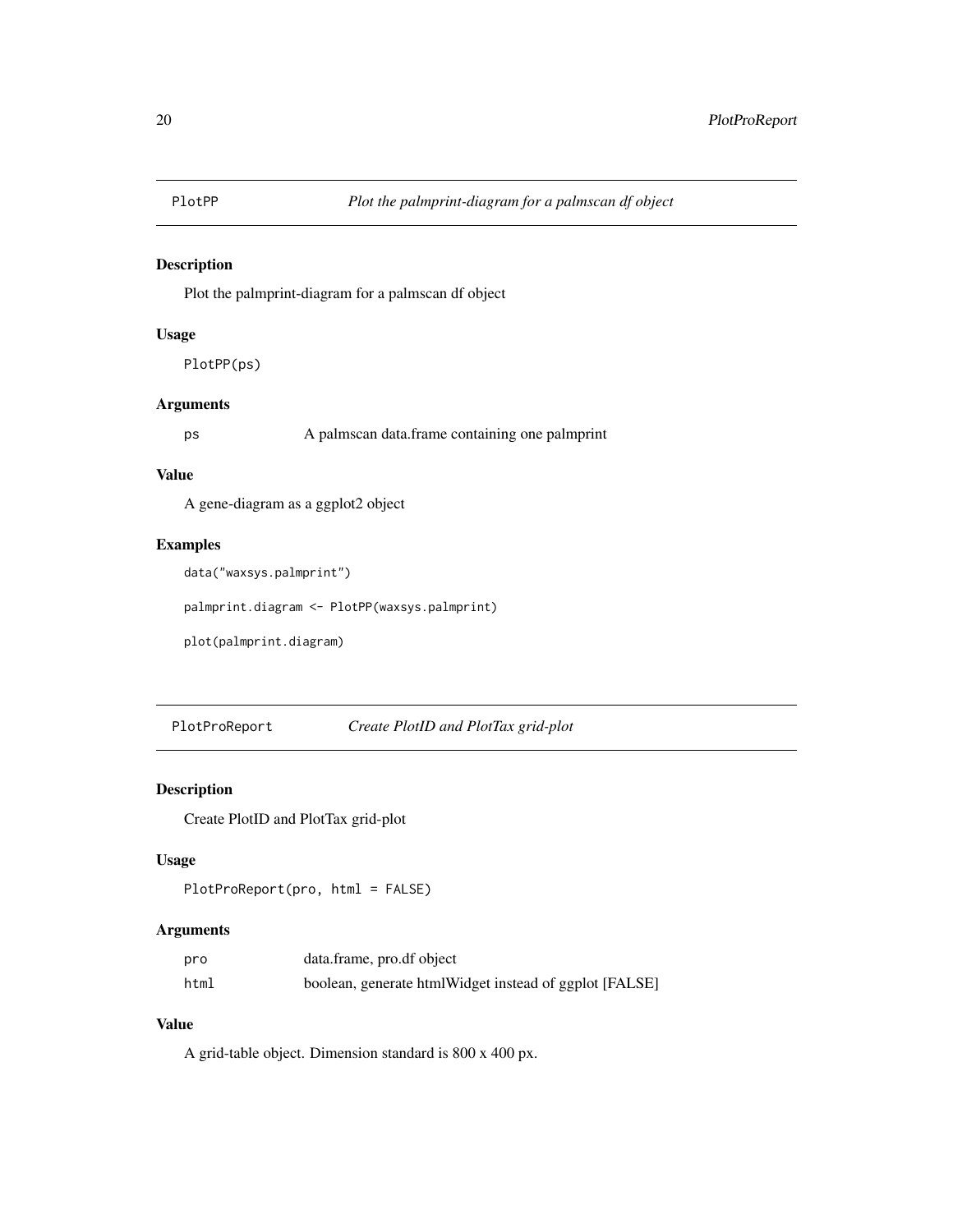## <span id="page-20-0"></span>PlotReport 21

## Examples

data("waxsys.pro.df") proPlot <- PlotProReport(waxsys.pro.df) plot(proPlot)

## PlotReport *A wrapper for palmid Plot\* functions to create a standard "report"*

## Description

A wrapper for palmid Plot\* functions to create a standard "report"

#### Usage

PlotReport(pp, pp.bg)

## Arguments

| pp    | A palmprint df row to use for the plot "value"                 |
|-------|----------------------------------------------------------------|
| pp.bg | A multiple palmprint of for the plot background "distribution" |

#### Value

A grid-table object. Dimension standard is 800 x 400 px.

```
data("waxsys.palmprint")
data("palmdb")
ppRep <- PlotReport(waxsys.palmprint, palmdb)
plot(ppRep)
```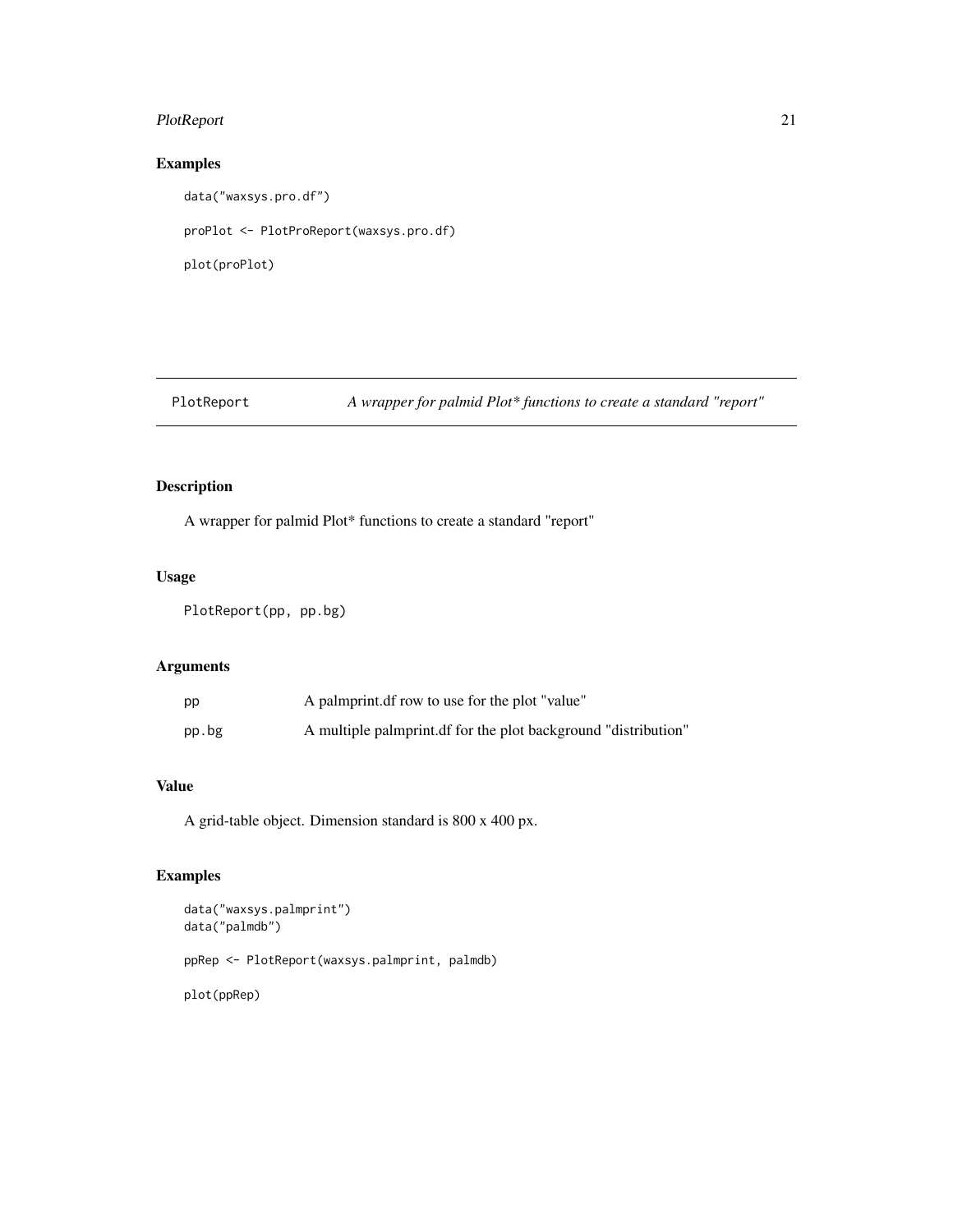<span id="page-21-0"></span>

Plot a taxonomic-classifier based histogram

## Usage

PlotTax(pro, html = TRUE)

## Arguments

| pro  | data.frame, A diamond-aligned pro file                            |
|------|-------------------------------------------------------------------|
| html | boolean, include additional parsing for htmlwidget display [TRUE] |

#### Value

A histogram ggplot2

## Examples

```
data("waxsys.pro.df")
proTax <- PlotTax(waxsys.pro.df, html = TRUE)
plot(proTax)
```
PlotTaxHist *Plot Percent-identity, factored on taxonomic strings of a pro df*

## Description

Plot Percent-identity, factored on taxonomic strings of a pro df

## Usage

PlotTaxHist(pro.pident, pro.tax, rank = NA)

#### Arguments

| pro.pident | numeric, pident column from pro.df               |
|------------|--------------------------------------------------|
| pro.tax    | character, tax column from pro.df (use: get.tax) |
| rank       | character, string of tax-rank to label graph     |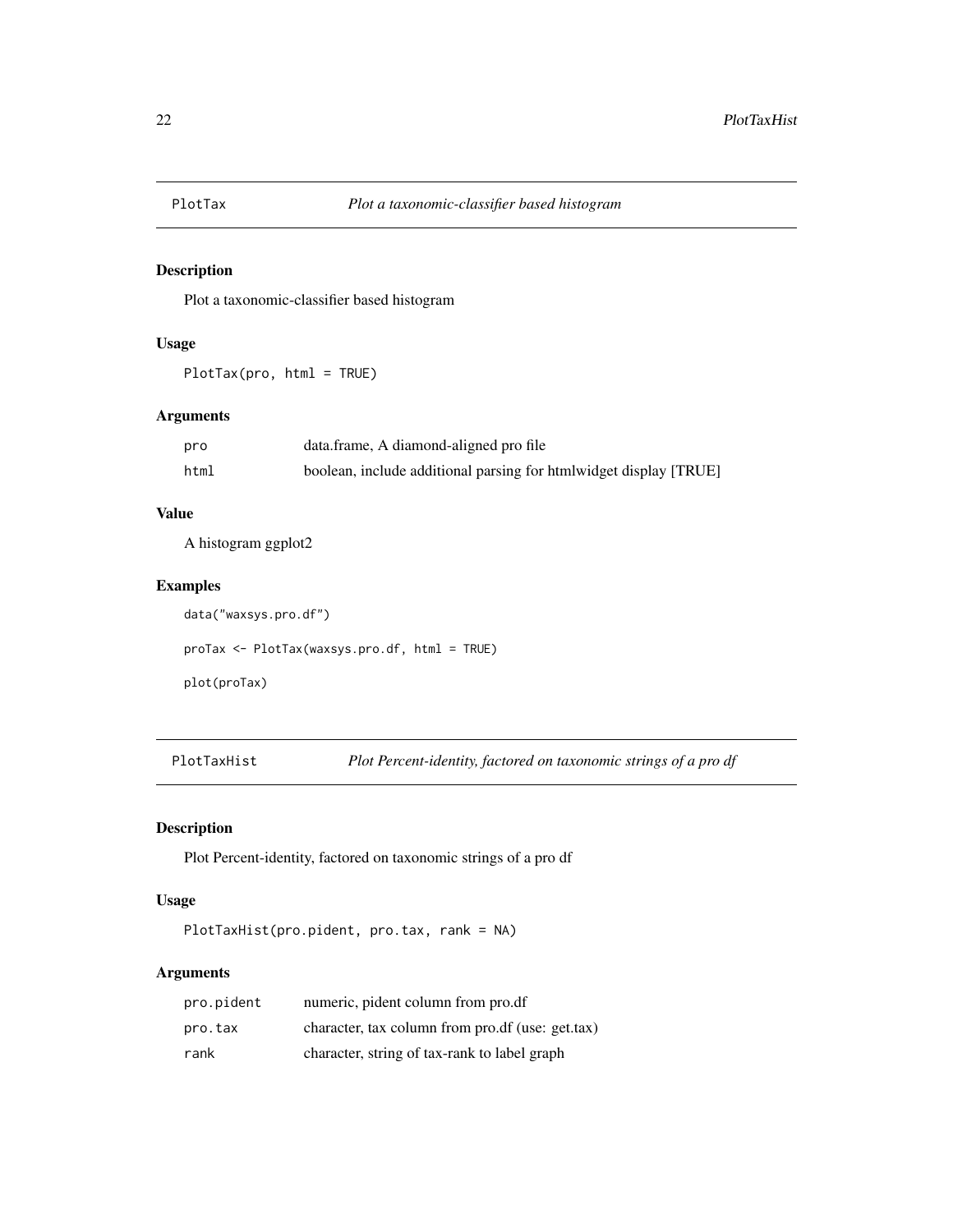## <span id="page-22-0"></span>PlotTaxReport 23

## Value

A histogram as a ggplot2 object

## Examples

data("waxsys.pro.df")

taxHist <- PlotTaxHist(pro.pident = waxsys.pro.df\$pident, pro.tax = waxsys.pro.df\$tfam,  $rank = "family")$ 

| PlotTaxReport                   | A multi-plot wrapper to convert a list of SRA 'run_ids' into a geo- |  |
|---------------------------------|---------------------------------------------------------------------|--|
| graphic world-map and timeline. |                                                                     |  |

## Description

A multi-plot wrapper to convert a list of SRA 'run\_ids' into a geographic world-map and timeline.

#### Usage

PlotTaxReport(pro.df)

## Arguments

pro.df data.frame, imported diamond pro df. use get.pro()

## Value

A grid-table object. Dimension standard is 800 x 600 px.

## Examples

data("waxsys.pro.df")

proTax <- PlotTaxReport( waxsys.pro.df )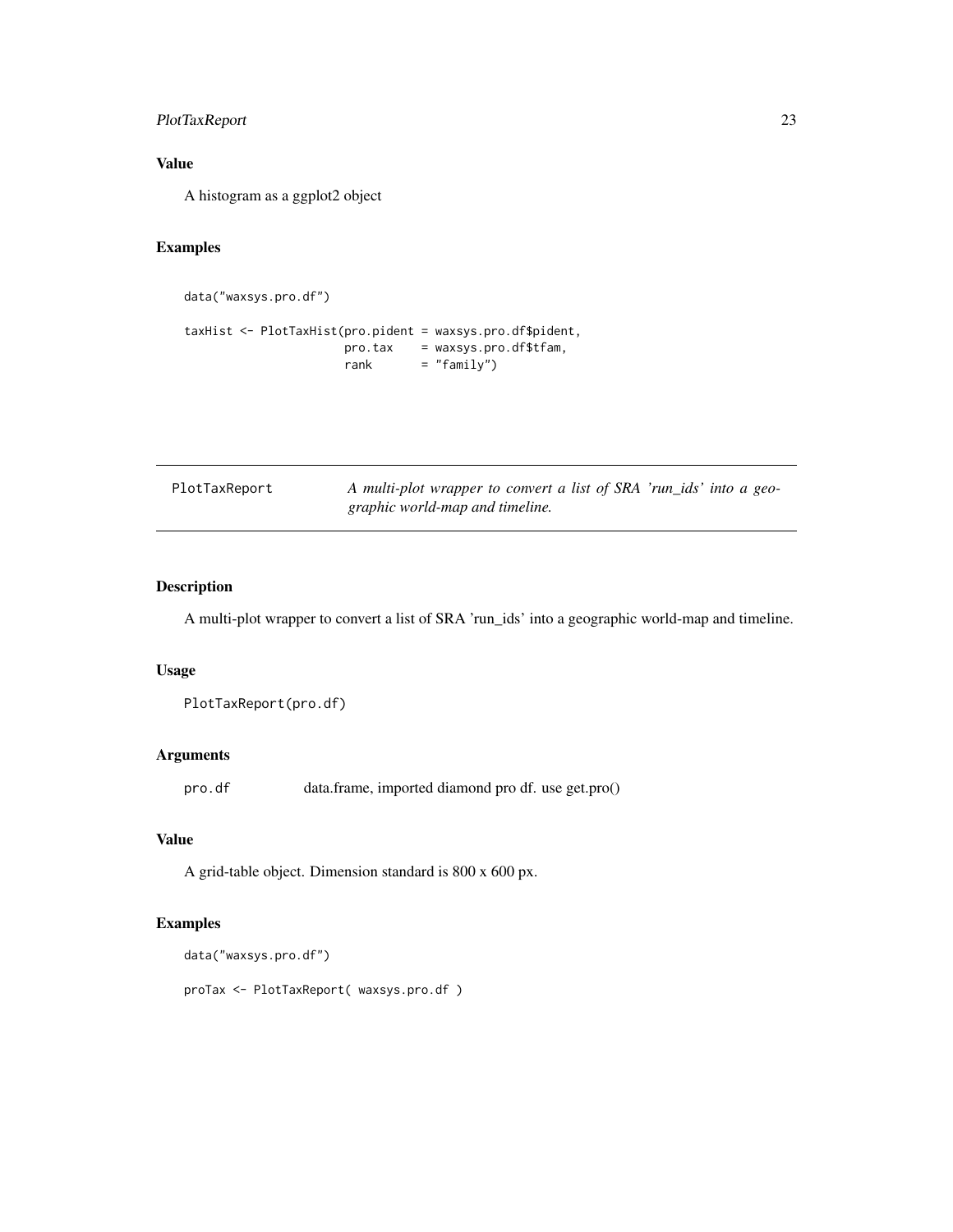<span id="page-23-0"></span>

PlotTimeline Create a timeline of

## Usage

```
PlotTimeline(run_ids = NULL, sra.dates = NULL, con = SerratusConnect())
```
#### Arguments

| run ids   | character, vector of sra run ids     |
|-----------|--------------------------------------|
| sra.dates | POSIXct, set of dates                |
| con       | pq-connection, use SerratusConnect() |

## Value

ggplot2, timeline of SRA load dates

| read.fev |  |
|----------|--|
|----------|--|

read.fev *Reads a .fev file created by 'palmscan'*

## Description

Reads a .fev file created by 'palmscan'

## Usage

read.fev(fev.path, FIRST = FALSE)

#### Arguments

| fev.path | relative system path to .fev file                 |
|----------|---------------------------------------------------|
| FIRST    | read only the first palmscan-line in .fev [FALSE] |

#### Value

A palmscan data.frame object

```
# palmscan fev file
ps.fev.path <- system.file( "extdata", "waxsys.fev", package = "palmid")
palmprint <- read.fev(ps.fev.path, FIRST = TRUE)
```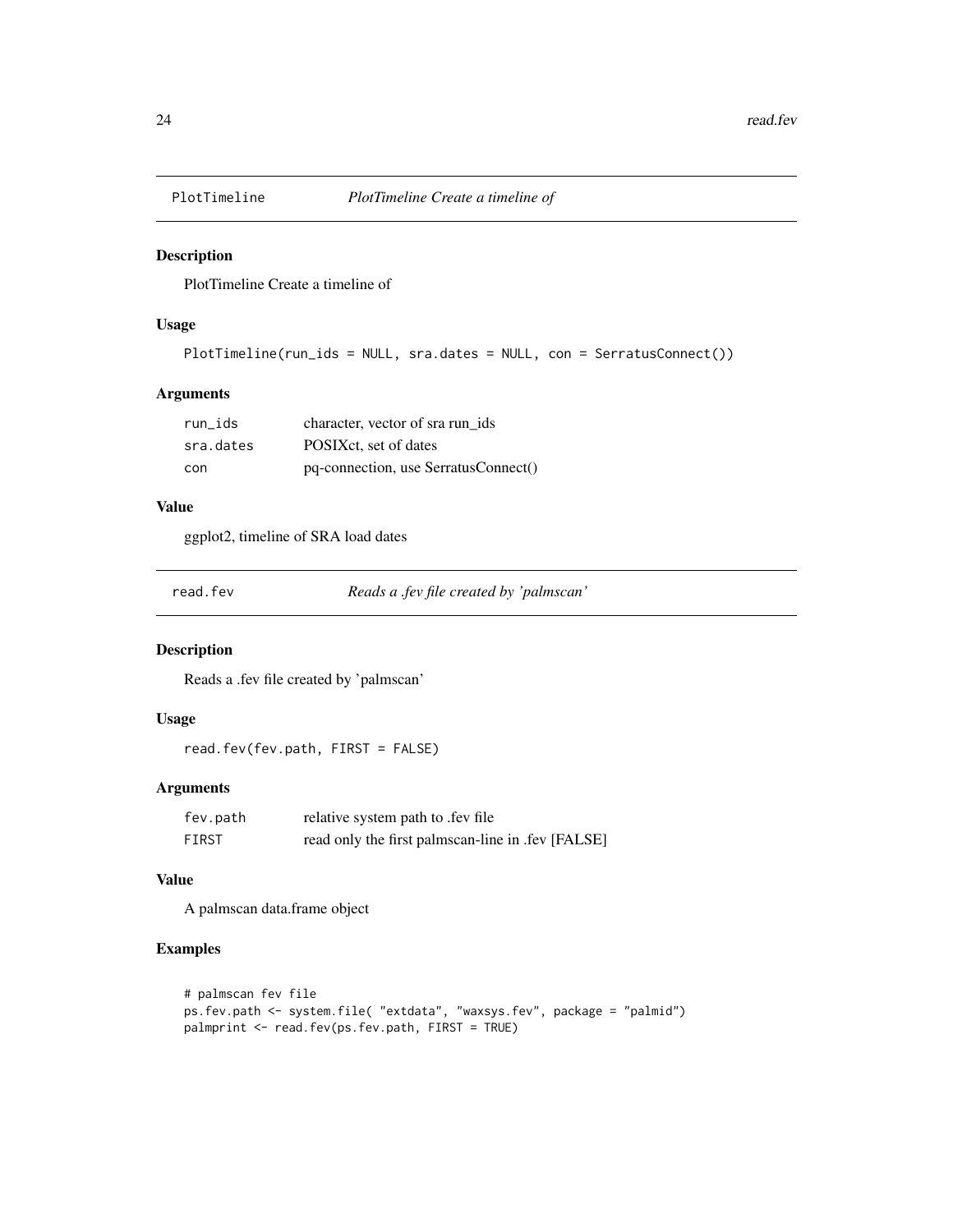<span id="page-24-0"></span>

Reads a .pro file created by 'diamond'

#### Usage

```
read.pro(pro.path)
```
## Arguments

pro.path relative system path to .fev file

#### Value

A diamond-pro data.frame object

## Examples

```
# palmDB Alignment file (.pro)
pro.path <- system.file( "extdata", "waxsys.pro", package = "palmid")
pro.df <- read.pro(pro.path)
```
SerratusConnect *SerratusConnect*

## Description

Connection information for reaching the Serratus postgreSQL database See also: https://github.com/ababaian/serratus/wiki/S Schema

## Usage

```
SerratusConnect()
```
#### Value

con PostgreSQLConnection

#### Examples

con <- SerratusConnect()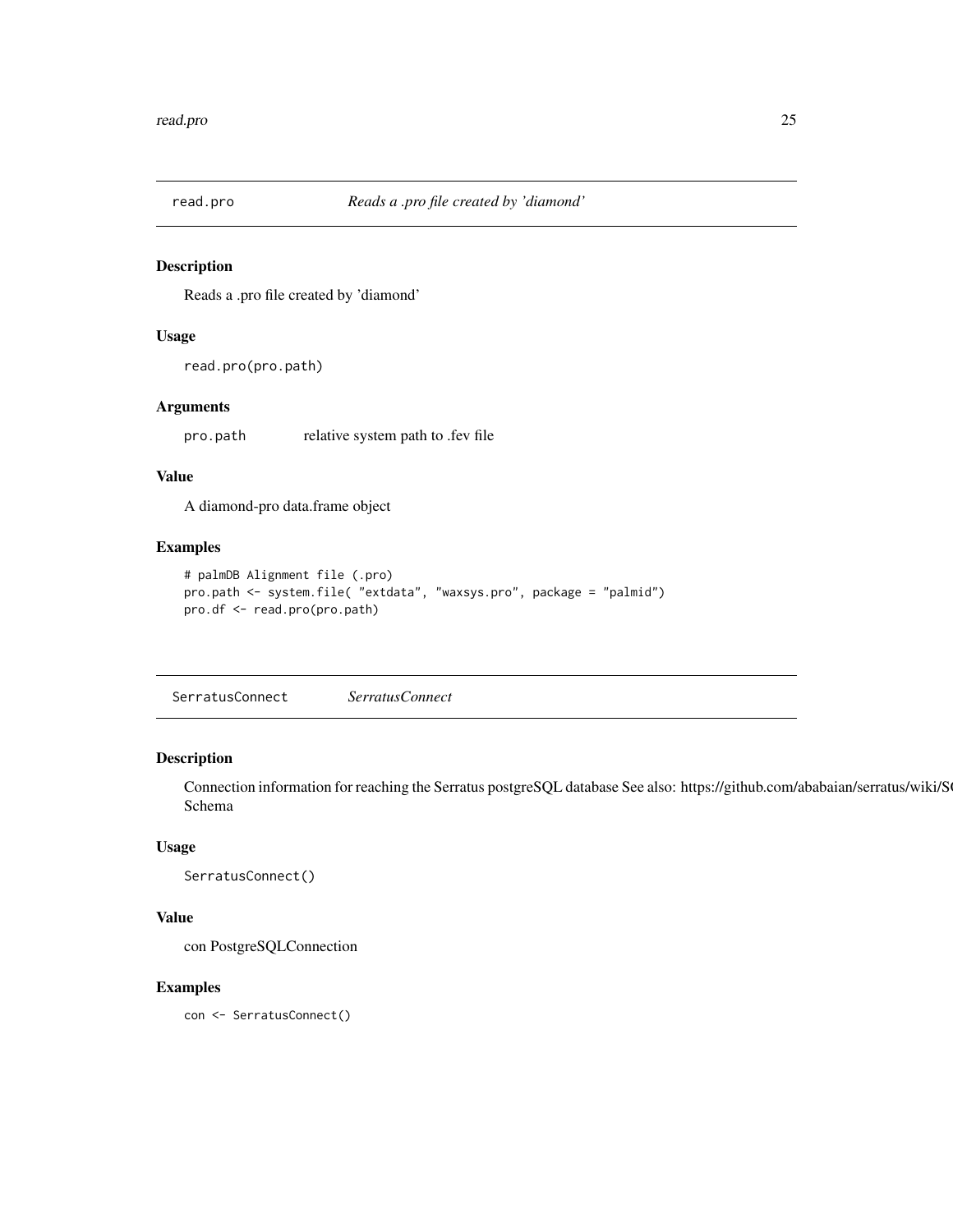<span id="page-25-0"></span>standardizeWordcount *standardizeWordcount Create frequency-count table from a set of characters which are assigned a standardized rank-order scores from 10.0 to 1.0.*

## Description

standardizeWordcount Create frequency-count table from a set of characters which are assigned a standardized rank-order scores from 10.0 to 1.0.

#### Usage

standardizeWordcount(words, ntop = 50)

#### Arguments

| words | character, description of vector [Default] |
|-------|--------------------------------------------|
| ntop  | numeric, return only N top words [50]      |

#### Value

table, frequency-count table with 10:1 standard

#### Examples

NULL

waxsys.palm.sra *waxsys.palm.sra*

## Description

Waxsystermes Virus example data. Sequencing libraries in the Sequence Read Archive (SRA) for which Waxsys or related viruses have been identified in the Serratus Database. Including associated sequencing library meta-data.

## Usage

```
data(waxsys.palm.sra)
```
#### Format

data.frame with 4159 obs. of 13 variables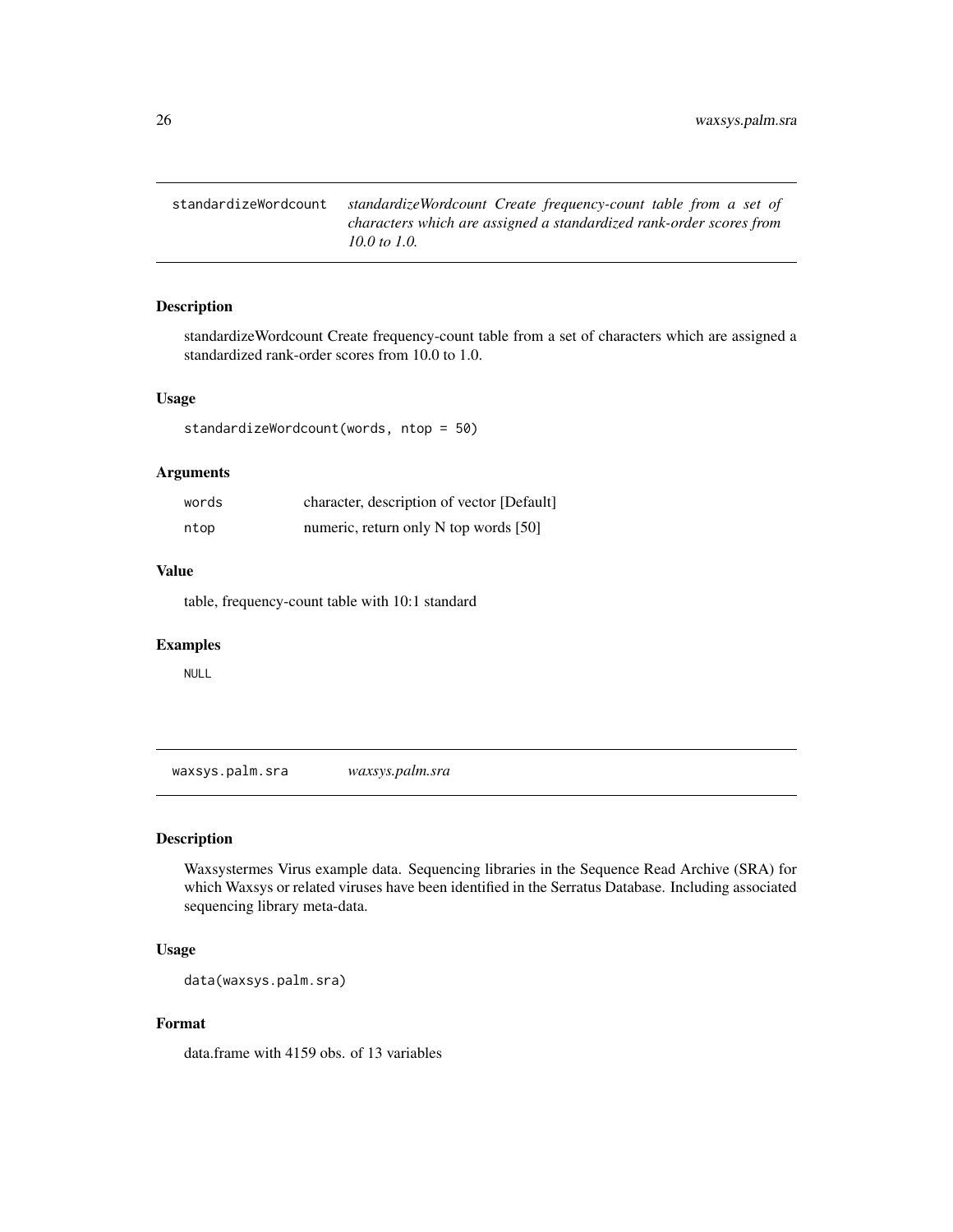#### <span id="page-26-0"></span>Details

#'

- run\_id. Sequencing library identifier in the SRA
- palm\_id. PalmDB unique identifier for RdRP sequence in library
- coverage. Read coverage of contig containing RdRP
- sOTU. Species-like Operational Taxonomic Unit to which palm\_id belong
- qseqid. Input query sequence name
- pident. Identity between input sequence and respective sOTU
- evalue. Expectence value for alignment
- sra\_sequence. Matching sequence in the sequence library
- biosample\_id. Corresponding identifier for the biosample database
- scientific\_name. Provided organism meta-data
- date. Load date for sequencing library
- lng. Longitude meta-data (if available)
- lat. Latitude meta-data (if available)

## Source

[Waxsystermes Virus Tutorial](https://github.com/ababaian/serratus/wiki/Find_novel_viruses_B_palmdb)

waxsys.palmprint *waxsys.palmprint*

## Description

Waxsystermes Virus example data. Palmprint RdRP-barcode information generated by 'palmscan' and imported via read.fev().

#### Usage

```
data(waxsys.palmprint)
```
#### Format

data.frame with 1 obs. of 17 variables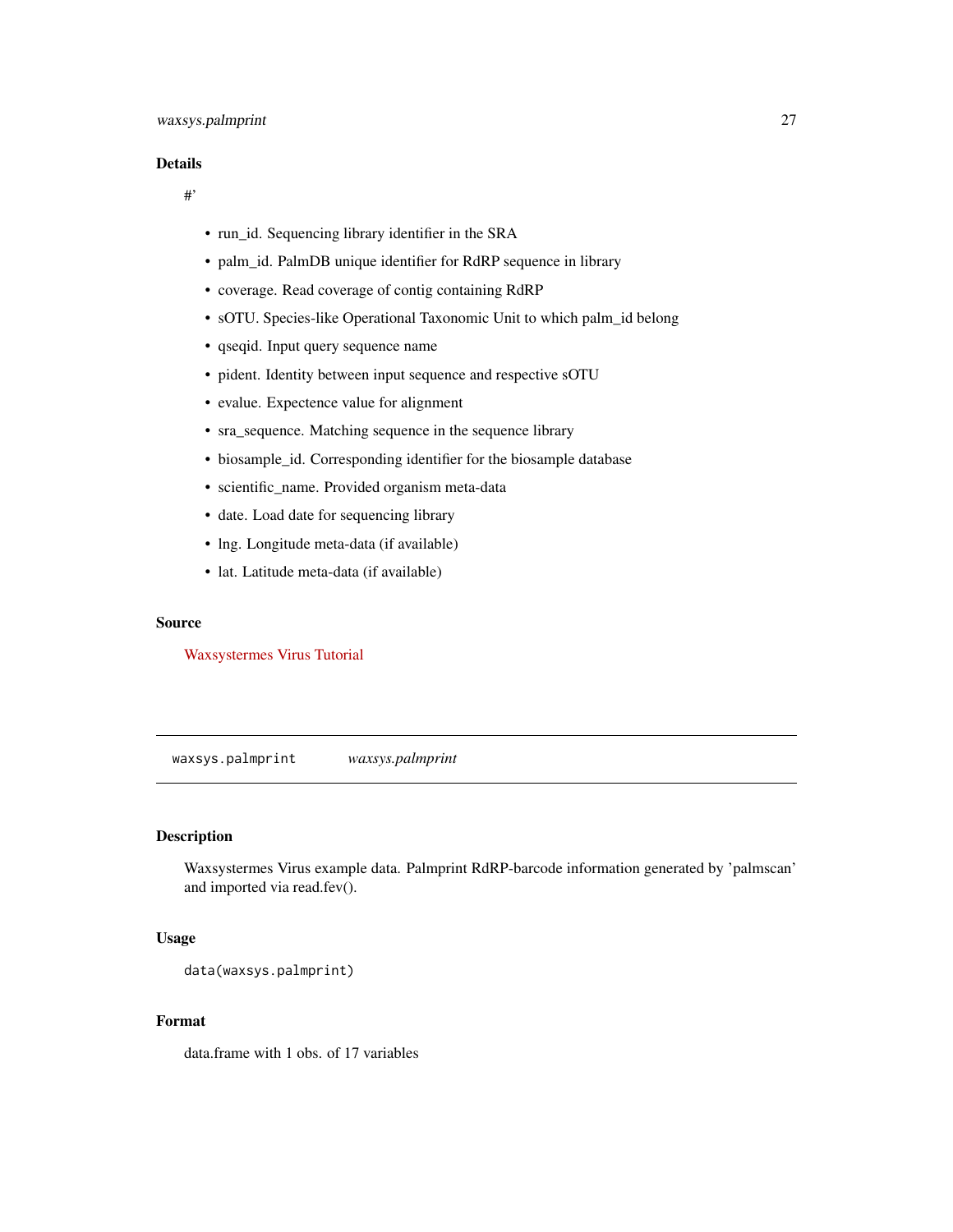<span id="page-27-0"></span>#'

- score. palmscan PSSM motif score. 20+ is high confidence RdRP
- query. input fasta query name
- gene. One of "RdRP" or "RT"
- order. Order of catalytic motifs on input. "ABC" or "CAB"
- confidence. "high" or "low" confidence classification
- qlen. input query length. Is truncated on long input sequences
- pp\_start. Start coordinate of palmprint within input sequence
- pp\_end. End coordinate of palmprint within input sequence
- pp\_length. Length of palmprint sequence (in AA)
- v1\_length. Length of v1 region of palmprint
- v2\_length. Length of v2 region of palmprint
- pssm\_total\_score. Raw total score of A,B,C motifs
- pssm\_min\_score. Lowest scoring PSSM score in palmprint
- motifs. Isolated A,B,C motifs from palmprint.
- super. Isolated super-motif residues from A,B,C (catalytic sites)
- group. Guess of sequence phylum.
- comments. Summary statement on palmprint QC.

#### Source

[Waxsystermes Virus Tutorial](https://github.com/ababaian/serratus/wiki/Find_novel_viruses_B_palmdb)

waxsys.pro.df *waxsys.pro.df*

#### **Description**

Protein-alignment data.frame from the Waxsystermes Virus example. Generated by read.pro() from DIAMOND-alignment of an input sequence against PalmDB.

#### Usage

data(waxsys.pro.df)

#### Format

data.frame with 223 obs. of 15 variables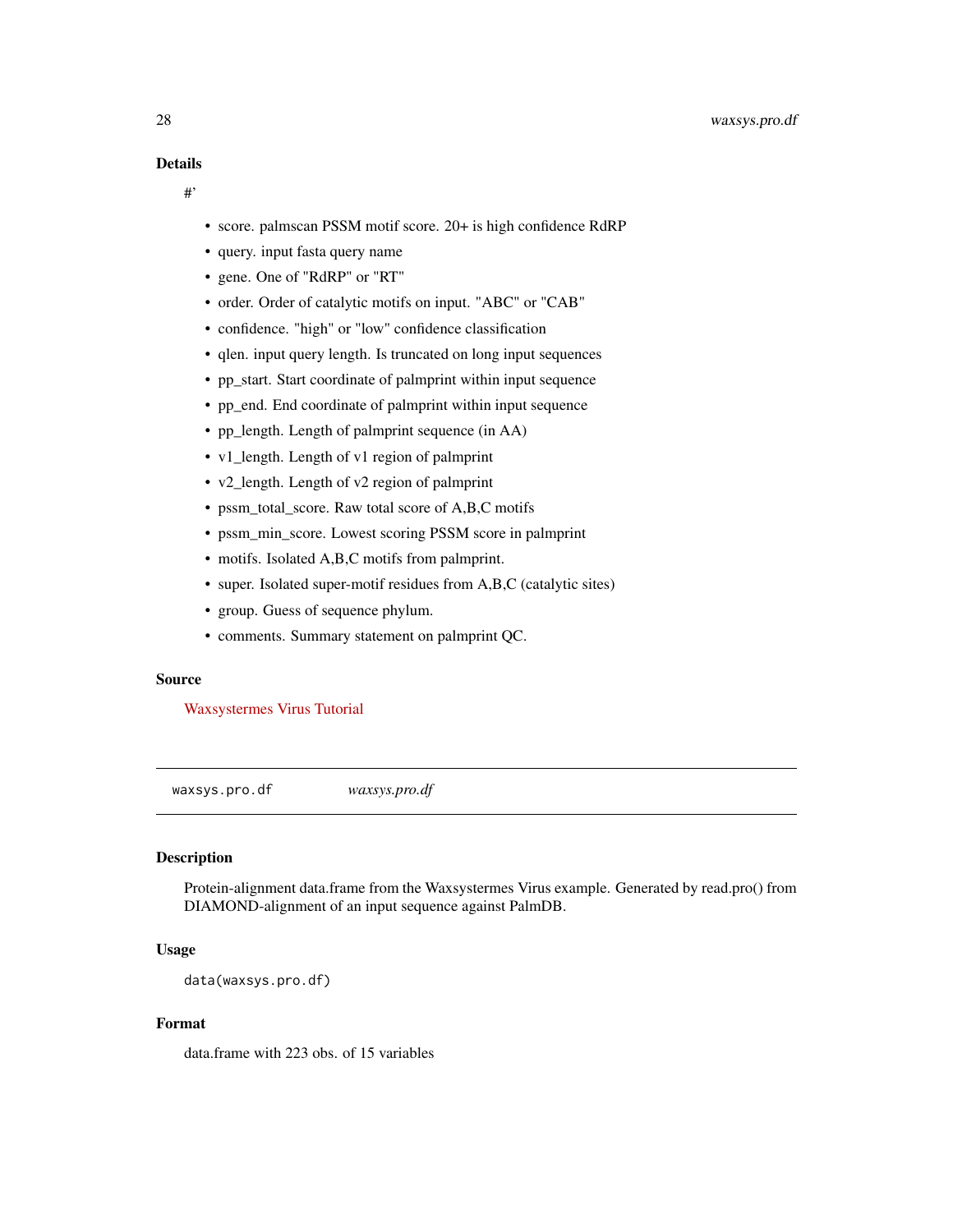## waxsys.pro.df 29

#### Details

#'

- qseqid. Query or input sequence name ("SRR9968562\_waxsystermes\_virus\_microassembly")
- qstart. Coordinate of alignment start, 1 based
- qend. Coordinate of alignment end, 1 based
- qlen. Length of aligned sequence on query
- sseqid. Subject (palmDB) sequence identifier, sOTU used.
- sstart. Coordinate of alignment start, 1 based
- send. Coordinate of alignment end, 1 based
- slen. Length of aligned sequence on query
- pident. Percent AA-identity between query and subject. (0–100)
- evalue. Expectance value for alignment
- cigar. CIGAR alignment string for query alignment
- full\_sseq. Complete subject sequence (including non-aligned)
- tspe. Taxonomic species of the palmDB match if available, else "."
- tfam. Taxonomic family of the palmDB match if available, else "."
- tphy. Taxonomic phylum of the palmDB match if available, else "."

#### Source

[Waxsystermes Virus Tutorial](https://github.com/ababaian/serratus/wiki/Find_novel_viruses_B_palmdb)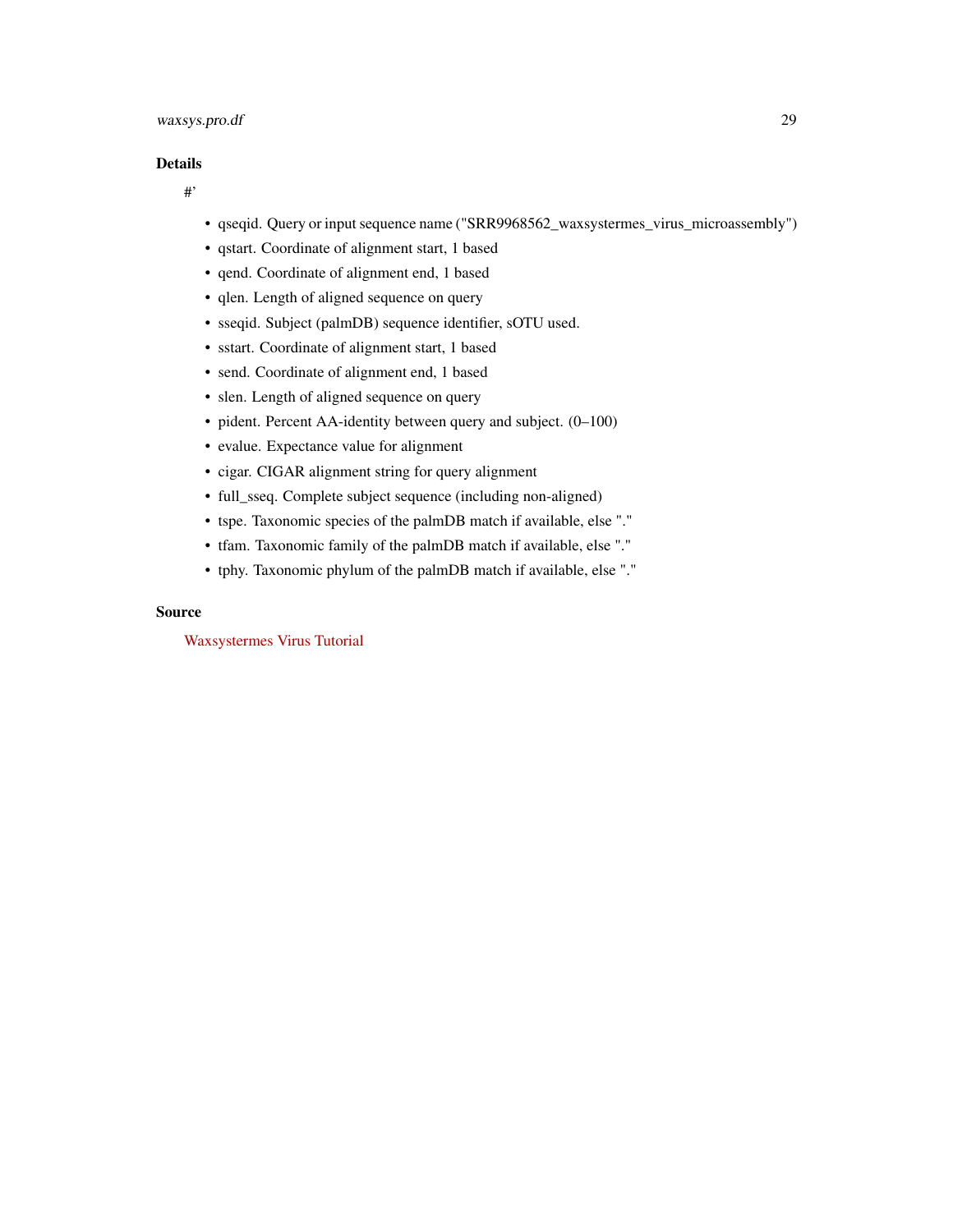# <span id="page-29-0"></span>Index

∗ BLAST linkBLAST, [12](#page-11-0) ∗ Serratus get.palmSra, [4](#page-3-0) get.proTax, [5](#page-4-0) get.sOTU, [6](#page-5-0) get.sra, [7](#page-6-0) get.sraBio, [8](#page-7-0) get.sraDate, [8](#page-7-0) get.sraGeo, [9](#page-8-0) get.sraOrgn, [10](#page-9-0) PlotGeo, [16](#page-15-0) PlotGeo2, [17](#page-16-0) PlotGeoReport, [17](#page-16-0) PlotTaxReport, [23](#page-22-0) SerratusConnect, [25](#page-24-0) ∗ Tantalus get.palmSra, [4](#page-3-0) get.proTax, [5](#page-4-0) PlotGeo, [16](#page-15-0) PlotGeo2, [17](#page-16-0) PlotGeoReport, [17](#page-16-0) PlotTaxReport, [23](#page-22-0) SerratusConnect, [25](#page-24-0) ∗ biosample get.palmSra, [4](#page-3-0) ∗ datasets palmdb, [14](#page-13-0) waxsys.palm.sra, [26](#page-25-0) waxsys.palmprint, [27](#page-26-0) waxsys.pro.df, [28](#page-27-0) ∗ diamond read.pro, [25](#page-24-0) ∗ fev fev2df, [2](#page-1-0) PlotDistro, [15](#page-14-0) PlotLengths, [18](#page-17-0) PlotReport, [21](#page-20-0) read.fev, [24](#page-23-0)

∗ geo geoFilter, [3](#page-2-0) geoFilter2, [4](#page-3-0) get.palmSra, [4](#page-3-0) get.proTax, [5](#page-4-0) get.sraBio, [8](#page-7-0) get.sraGeo, [9](#page-8-0) PlotGeo, [16](#page-15-0) PlotGeo2, [17](#page-16-0) PlotGeoReport, [17](#page-16-0) PlotTaxReport, [23](#page-22-0) ∗ html linkBLAST, [12](#page-11-0) ∗ palmdb get.sOTU, [6](#page-5-0) get.sra, [7](#page-6-0) get.tax, [11](#page-10-0) make\_bg\_data, [13](#page-12-0) palmdb, [14](#page-13-0) ∗ palmid fev2df, [2](#page-1-0) geoFilter, [3](#page-2-0) geoFilter2, [4](#page-3-0) get.palmSra, [4](#page-3-0) get.proTax, [5](#page-4-0) get.sOTU, [6](#page-5-0) get.sra, [7](#page-6-0) get.sraBio, [8](#page-7-0) get.sraDate, [8](#page-7-0) get.sraGeo, [9](#page-8-0) get.sraOrgn, [10](#page-9-0) get.tax, [11](#page-10-0) identityWordcount, [11](#page-10-0) linkBLAST, [12](#page-11-0) make\_bg\_data, [13](#page-12-0) normalizeWordcount, [14](#page-13-0) PlotDistro, [15](#page-14-0) PlotGeo, [16](#page-15-0) PlotGeo2, [17](#page-16-0)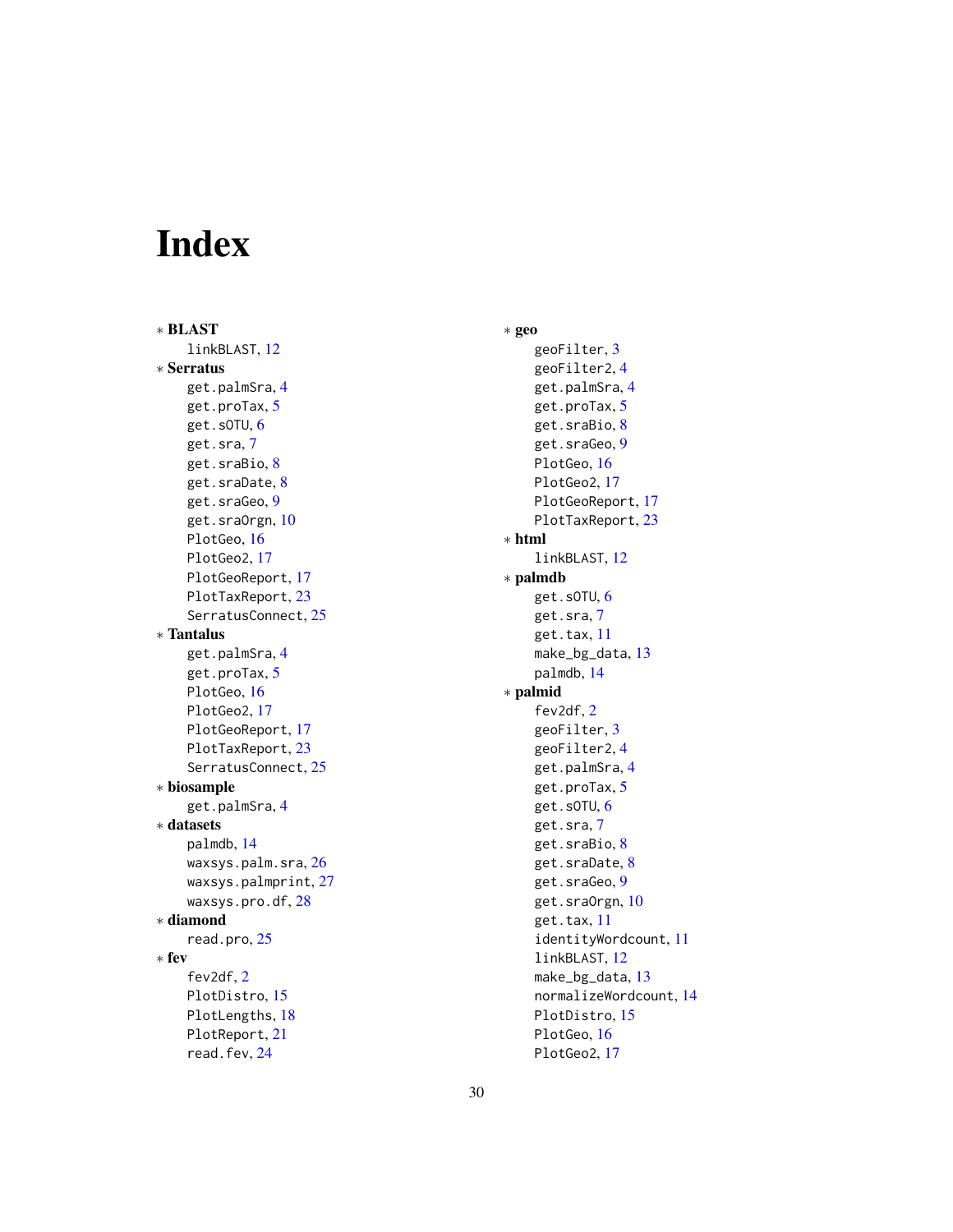#### INDEX  $31$

PlotGeoReport, [17](#page-16-0) PlotID, [18](#page-17-0) PlotLengths, [18](#page-17-0) PlotOrgn , [19](#page-18-0) PlotPP, [20](#page-19-0) PlotProReport , [20](#page-19-0) PlotReport , [21](#page-20-0) PlotTax, [22](#page-21-0) PlotTaxHist , [22](#page-21-0) PlotTaxReport, [23](#page-22-0) PlotTimeline , [24](#page-23-0) read.fev, [24](#page-23-0) read.pro , [25](#page-24-0) SerratusConnect, [25](#page-24-0) standardizeWordcount , [26](#page-25-0) ∗ palmprints make\_bg\_data , [13](#page-12-0) ∗ plot identityWordcount , [11](#page-10-0) normalizeWordcount , [14](#page-13-0) PlotID, [18](#page-17-0) PlotOrgn , [19](#page-18-0) PlotPP, [20](#page-19-0) PlotProReport , [20](#page-19-0) PlotTax, [22](#page-21-0) PlotTaxHist , [22](#page-21-0) standardizeWordcount, [26](#page-25-0) ∗ pro PlotID, [18](#page-17-0) PlotOrgn , [19](#page-18-0) PlotProReport , [20](#page-19-0) PlotTax, [22](#page-21-0) PlotTaxHist , [22](#page-21-0) read.pro , [25](#page-24-0) ∗ sOTU get.sOTU, [6](#page-5-0) get.sra , [7](#page-6-0) ∗ sql get.palmSra , [4](#page-3-0) get.proTax, [5](#page-4-0) linkBLAST , [12](#page-11-0) PlotGeo, [16](#page-15-0) PlotGeo2, [17](#page-16-0) PlotGeoReport , [17](#page-16-0) PlotTaxReport, [23](#page-22-0) PlotTimeline , [24](#page-23-0) SerratusConnect, [25](#page-24-0) ∗ taxonomy

get.sraOrgn, <mark>[10](#page-9-0)</mark> get.tax , [11](#page-10-0) PlotTaxHist, [22](#page-21-0) ∗ timeline get.palmSra,[4](#page-3-0) get.proTax , [5](#page-4-0) get.sraDate, <mark>[8](#page-7-0)</mark> PlotGeo , [16](#page-15-0) PlotGeo2 , [17](#page-16-0) PlotGeoReport, [17](#page-16-0) PlotTaxReport, [23](#page-22-0) PlotTimeline, [24](#page-23-0) ∗ waxsystermes-example waxsys.palm.sra, $26\,$  $26\,$ waxsys.palmprint , [27](#page-26-0) waxsys.pro.df,2<mark>8</mark> ∗ wordcloud identityWordcount , [11](#page-10-0) normalizeWordcount , [14](#page-13-0) standardizeWordcount , [26](#page-25-0) fev2df , [2](#page-1-0) geoFilter , [3](#page-2-0) geoFilter2 , [4](#page-3-0) get.palmSra,[4](#page-3-0) get.proTax , [5](#page-4-0) get.sOTU, <mark>[6](#page-5-0)</mark> get.sra , [7](#page-6-0) get.sraBio, <mark>[8](#page-7-0)</mark> get.sraDate, <mark>[8](#page-7-0)</mark> get.sraGeo, <mark>[9](#page-8-0)</mark> get.sraOrgn, [10](#page-9-0) get.tax , [11](#page-10-0) identityWordcount , [11](#page-10-0) linkBLAST , [12](#page-11-0) make\_bg\_data, [13](#page-12-0) normalizeWordcount , [14](#page-13-0)